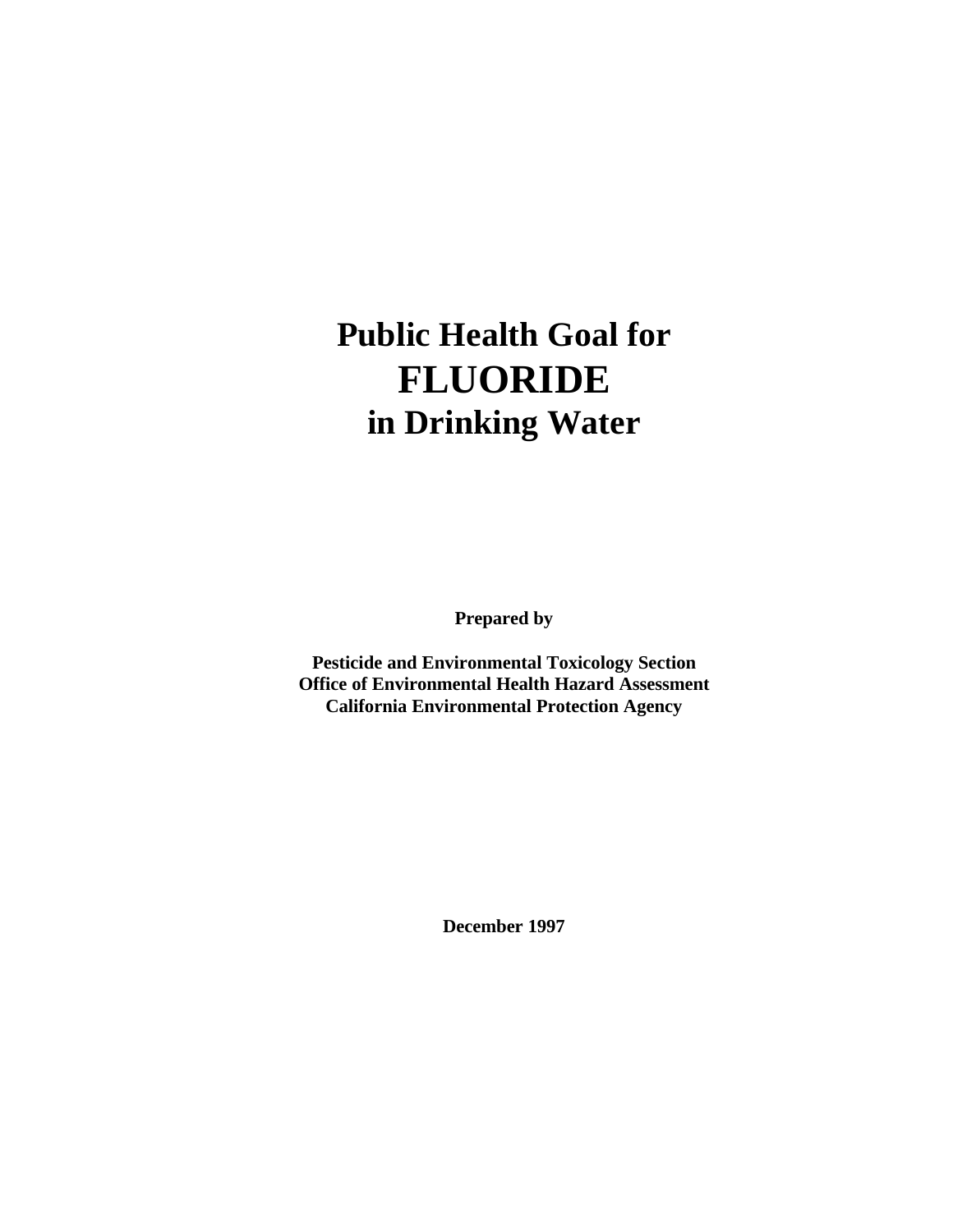# **LIST OF CONTRIBUTORS**

#### **PHG PROJECT MANAGEMENT REPORT PREPARATION SUPPORT**

### *Chemical Prioritization Primary Reviewer* Laurie Bliss

Joseph Brown, Ph.D. Kathy Elliott Yi Wang, Ph.D. Juliet Rafol

#### *Document Development* **Anna Fan, Ph.D. Tonya Turner Tonya Turner**

Michael DiBartolomeis, Ph.D. William Vance, Ph.D. Coordinator *Library Support*  Yi Wang, Ph.D.

Michael DiBartolomeis, Ph.D. Edna Hernandez Judy Polakoff, M.S. Judy Polakoff, M.S. Organizer Hanafi Russell, M.S.

# *Methodology/Approaches/*

*Review Comments*  Joseph Brown, Ph.D. Robert Howd, Ph.D. Coordinators Lubow Jowa, Ph.D. David Morry, Ph.D. Rajpal Tomar, Ph.D. Yi Wang, Ph.D.

Anna Fan, Ph.D. David Morry, Ph.D. Edna Hernandez

*Report Outline* **David Rice, Ph.D.** Sharon Davis

Coordinator *Secondary Reviewer* Vickie Grayson David Morry, Ph.D. Michael DiBartolomeis, Ph.D. Michelle Johnson

**Final Reviewers Genevieve Shafer** 

George Alexeeff, Ph.D. *Editor* **Mary Ann Mahoney** Hanafi Russell, M.S. Michael DiBartolomeis, Ph.D. Valerie Walter

*Project Officer Author Administrative Support*  Coordinator

# *Website Posting*  **Public Workshop Robert Brodberg, Ph.D. Robert Brodberg, Ph.D.** Coordinator Laurie Monserrat, M.S.

We thank the U.S. EPA's Office of Water, Office of Pollution Prevention and Toxic Substances, and National Center for Environmental Assessment for their peer review of the PHG documents, and the comments received from all interested parties.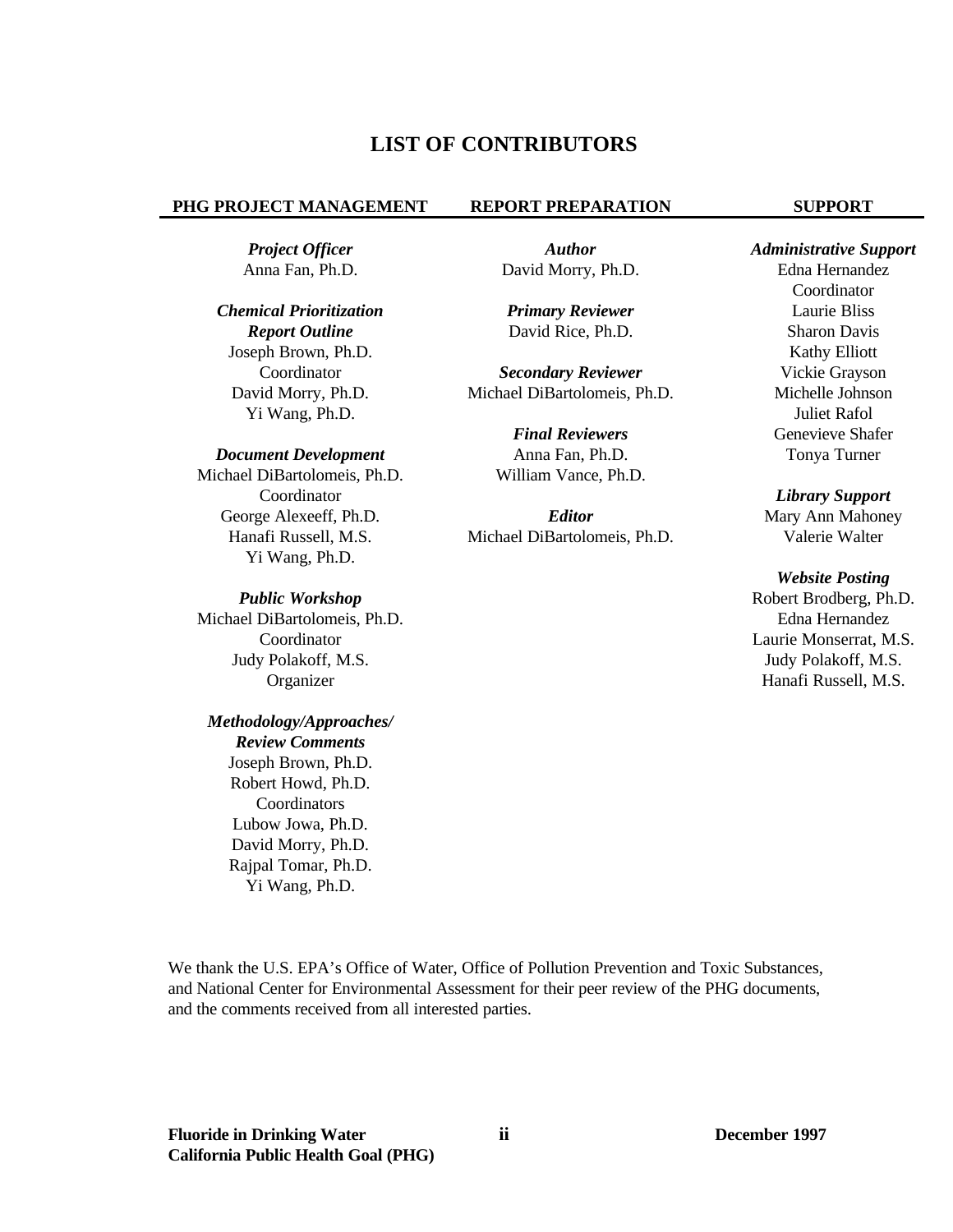#### **PREFACE**

# **Drinking Water Public Health Goal of the Office of Environmental Health Hazard Assessment**

This Public Health Goal (PHG) technical support document provides information on health effects from contaminants in drinking water. The PHG describes concentrations of contaminants at which adverse health effects would not be expected to occur, even over a lifetime of exposure. PHGs are developed for chemical contaminants based on the best available toxicological data in the scientific literature. These documents and the analyses contained in them provide estimates of the levels of contaminants in drinking water that would pose no significant health risk to individuals consuming the water on a daily basis over a lifetime.

The California Safe Drinking Water Act of 1996 (amended Health and Safety Code, Section 116365) requires the Office of Environmental Health Hazard Assessment (OEHHA) to adopt PHGs for contaminants in drinking water based exclusively on public health considerations. The Act requires OEHHA to adopt PHGs that meet the following criteria:

- 1. PHGs for acutely toxic substances shall be set at levels at which scientific evidence indicates that no known or anticipated adverse effects on health will occur, plus an adequate margin-ofsafety.
- 2. PHGs for carcinogens or other substances which can cause chronic disease shall be based solely on health effects without regard to cost impacts and shall be set at levels which OEHHA has determined do not pose any significant risk to health.
- 3. To the extent the information is available, OEHHA shall consider possible synergistic effects resulting from exposure to two or more contaminants.
- 4. OEHHA shall consider the existence of groups in the population that are more susceptible to adverse effects of the contaminants than a normal healthy adult.
- 5. OEHHA shall consider the contaminant exposure and body burden levels that alter physiological function or structure in a manner that may significantly increase the risk of illness.
- 6. In cases of scientific ambiguity, OEHHA shall use criteria most protective of public health and shall incorporate uncertainty factors of noncarcinogenic substances for which scientific research indicates a safe dose-response threshold.
- 7. In cases where scientific evidence demonstrates that a safe dose-response threshold for a contaminant exists, then the PHG should be set at that threshold.
- 8. The PHG may be set at zero if necessary to satisfy the requirements listed above.
- 9. OEHHA shall consider exposure to contaminants in media other than drinking water, including food and air and the resulting body burden.
- 10. PHGs adopted by OEHHA shall be reviewed periodically and revised as necessary based on the availability of new scientific data.

PHGs adopted by OEHHA are for use by the California Department of Health Services (DHS) in establishing primary drinking water standards (State Maximum Contaminant Levels, or MCLs). Whereas PHGs are to be based solely on scientific and public health considerations without regard to economic cost considerations, drinking water standards adopted by DHS are to consider economic factors and technical feasibility. For this reason PHGs are only one part of the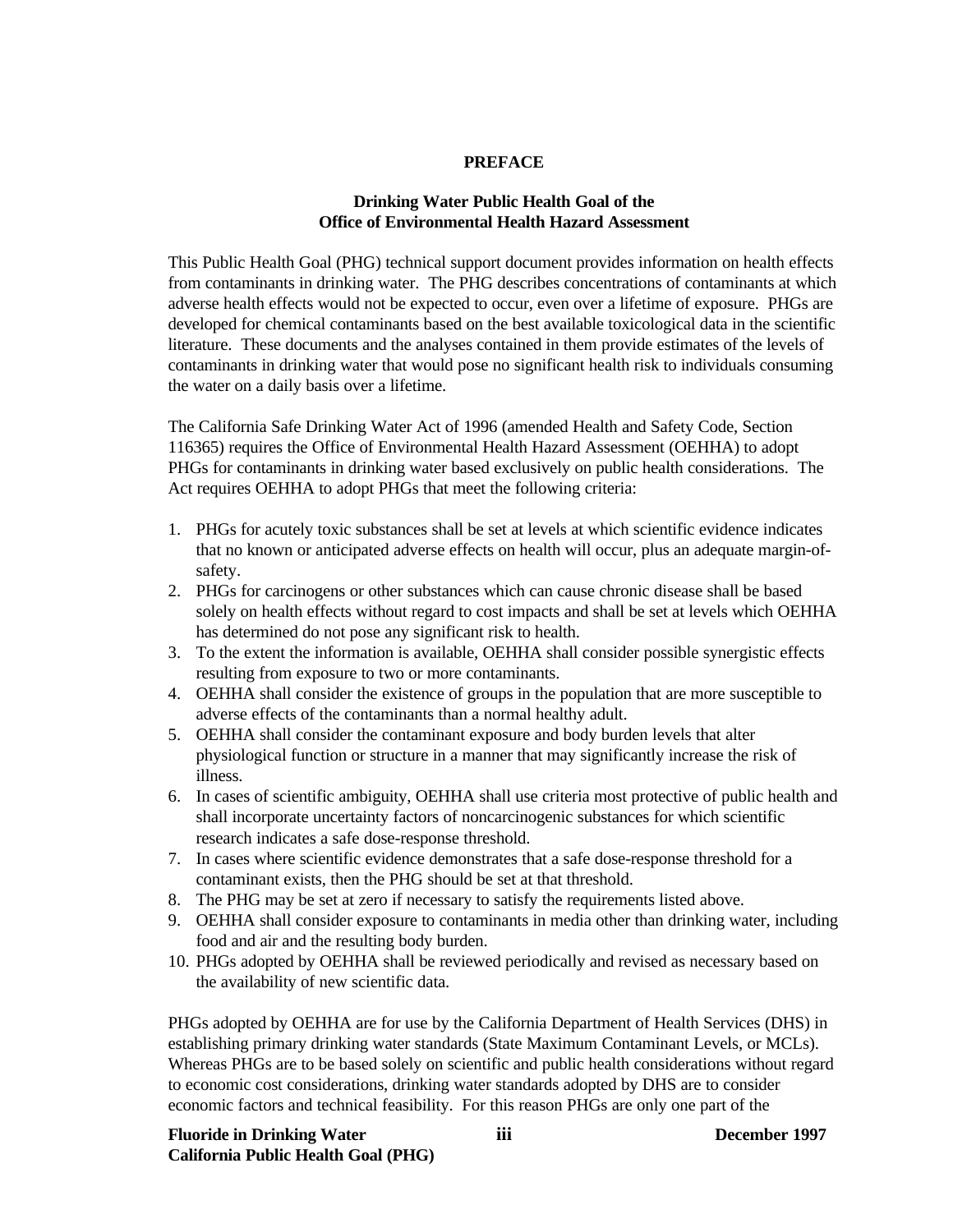information used by DHS for establishing drinking water standards. PHGs established by OEHHA exert no regulatory burden and represent only non-mandatory goals. By federal law, MCLs established by DHS must be at least as stringent as the federal MCL if one exists.

PHG documents are developed for technical assistance to DHS, but may also benefit federal, state and local public health officials. While the PHGs are calculated for single chemicals only, they may, if the information is available, address hazards associated with the interactions of contaminants in mixtures. Further, PHGs are derived for drinking water only and are not to be utilized as target levels for the contamination of environmental waters where additional concerns of bioaccumulation in fish and shellfish may pertain. Often environmental water contaminant criteria are more stringent than drinking water PHGs, to account for human exposures to a single chemical in multiple environmental media and from bioconcentration by plants and animals in the food chain.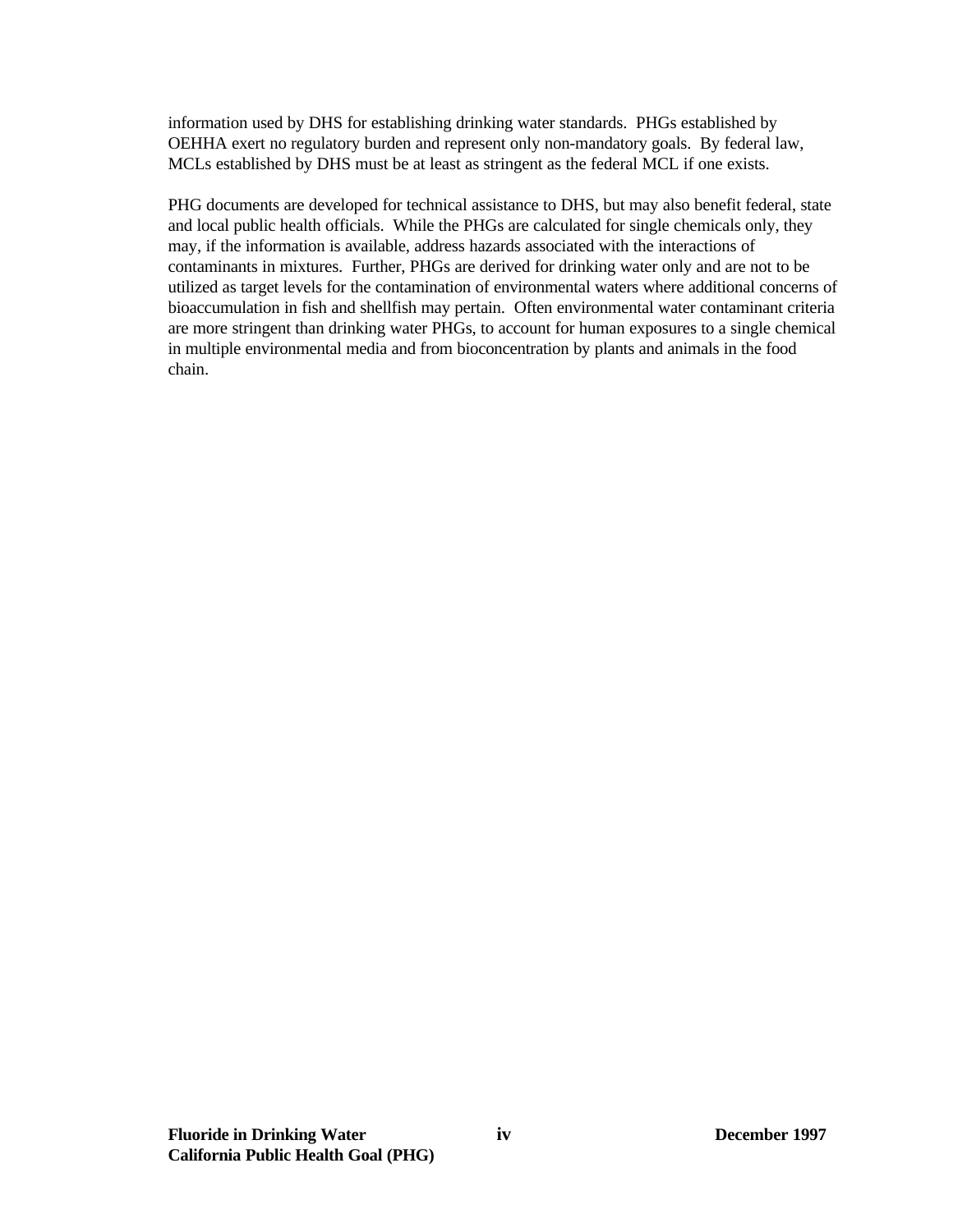# **TABLE OF CONTENTS**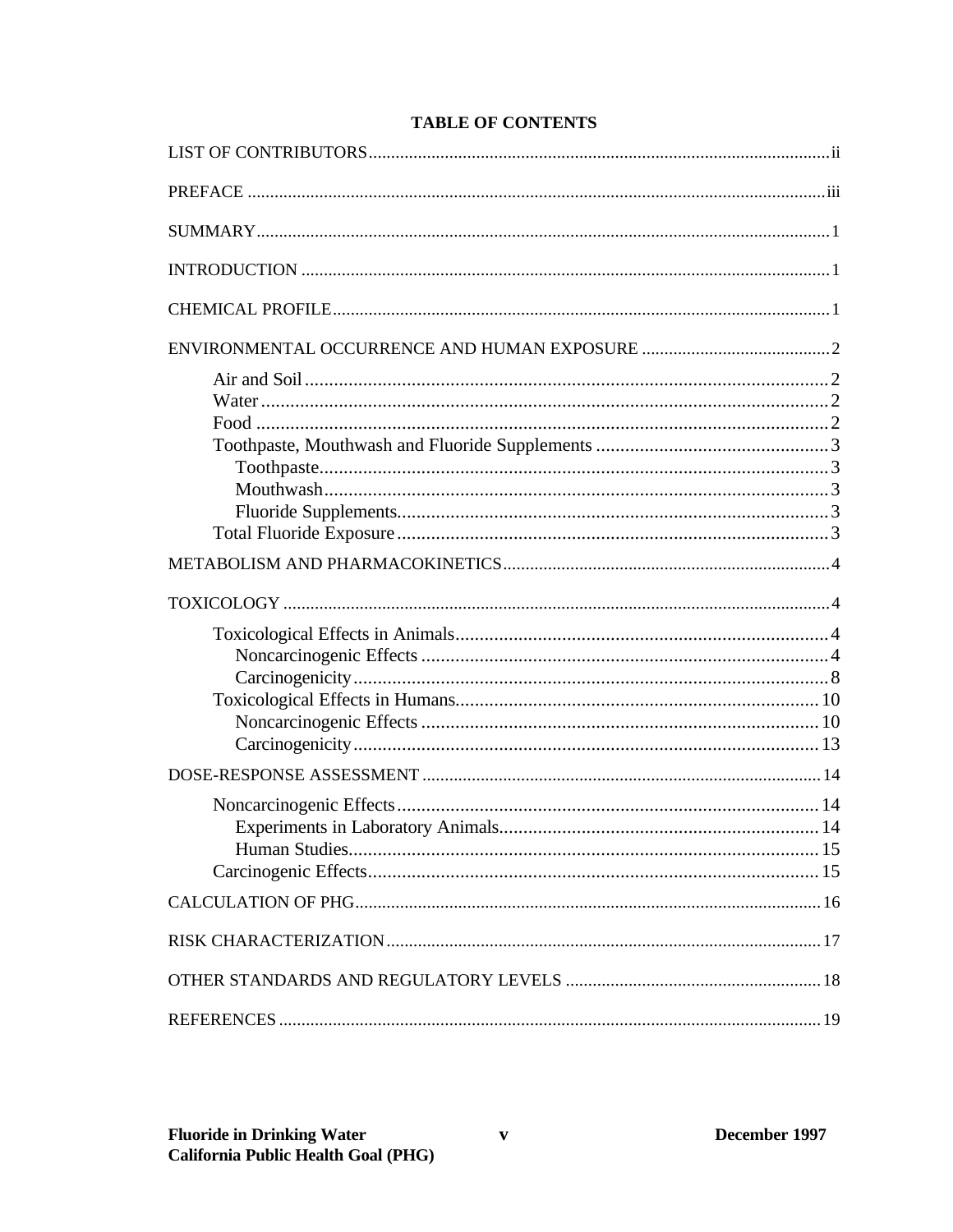# **SUMMARY**

A Public Health Goal (PHG) of 1 ppm (1,000 ppb) is developed for fluoride in drinking water. This level is intended to be an approximate year-round average. The U.S. Environmental Protection Agency's (U.S. EPA's) Maximum Contaminant Level (MCL) for fluoride is 4 mg/L. U.S. EPA's MCL was set to protect against crippling skeletal fluorosis, with a secondary MCL of 2 mg/L to protect against dental fluorosis (in mild cases, fluorosis is a slight discoloration of teeth, in more severe cases it can lead to pitting and breaking of the teeth). Moderate to severe dental fluorosis is rare when the drinking water fluoride level is in the range of 1 mg/L, but begins to become significant at concentrations close to 2 mg/L. The PHG is based on a no-observedadverse-effect-level (NOAEL) of 1 mg/L for dental fluorosis in children. A relative source contribution of 100% (1) was applied yielding a calculated PHG of 1 mg/L. This level is judged to be the optimum level for reducing the prevalence of dental fluorosis while providing protection against dental caries. In reviewing the available data on health effects of fluoride, studies have been found which provide some indication that there may be a causative relationship between lifetime consumption of fluoridated drinking water and increased incidence of hip fracture in the elderly. However, this health endpoint is not sufficiently established at present to provide the basis for calculating a PHG. Therefore, OEHHA calculates a PHG of 1 mg/L (1 ppm) for fluoride in drinking water.

# **INTRODUCTION**

The purpose of this document is to develop a PHG for fluoride in drinking water. Fluoride can be distinguished from other chemicals for which PHGs are developed in that it can be present as an intentional additive rather than a "contaminant." Fluoride is added to drinking water at levels close to 1 mg/L in order to protect children and adults against dental caries. Individuals who live in areas where the water is fluoridated are exposed to fluoride from this source. In addition, virtually everyone is exposed to fluoride in toothpaste, food and other sources described in this report. It is the cumulative exposure to fluoride from all of these sources that determines the likelihood of health effects such as dental fluorosis. Nonetheless, good correlations have been established between the drinking water level of fluoride and the prevalence of dental fluorosis. Drinking water standards or regulations can only control one source of fluoride exposure, but this one source has been demonstrated repeatedly to have a crucial effect on the prevalence of dental fluorosis.

In 1995, California enacted AB 733 (Speier) which requires the California Department of Health Services (DHS) to adopt regulations requiring public drinking water systems with more than 10,000 service connections to implement fluoridation as a health measure for preventing dental caries. This fluoridation requirement will be phased in between January 1, 1997 and January 1, 2000. Prior to enactment of this legislation, only 17% of Californians were supplied with fluoridated drinking water (Speier, 1995).

## **CHEMICAL PROFILE**

Fluorine is the ninth element on the periodic table. It has an atomic weight of 18.9984. It is the lightest and most reactive member of the halogen family. Fluorine reacts with other elements to produce such ionic compounds as hydrogen fluoride (HF), sodium fluoride (NaF) and many others. When these ionic compounds are dissolved in water, the ions dissociate and fluorine is present as the negatively charged ion fluoride. Fluoride, usually as the sodium salt, is added to drinking water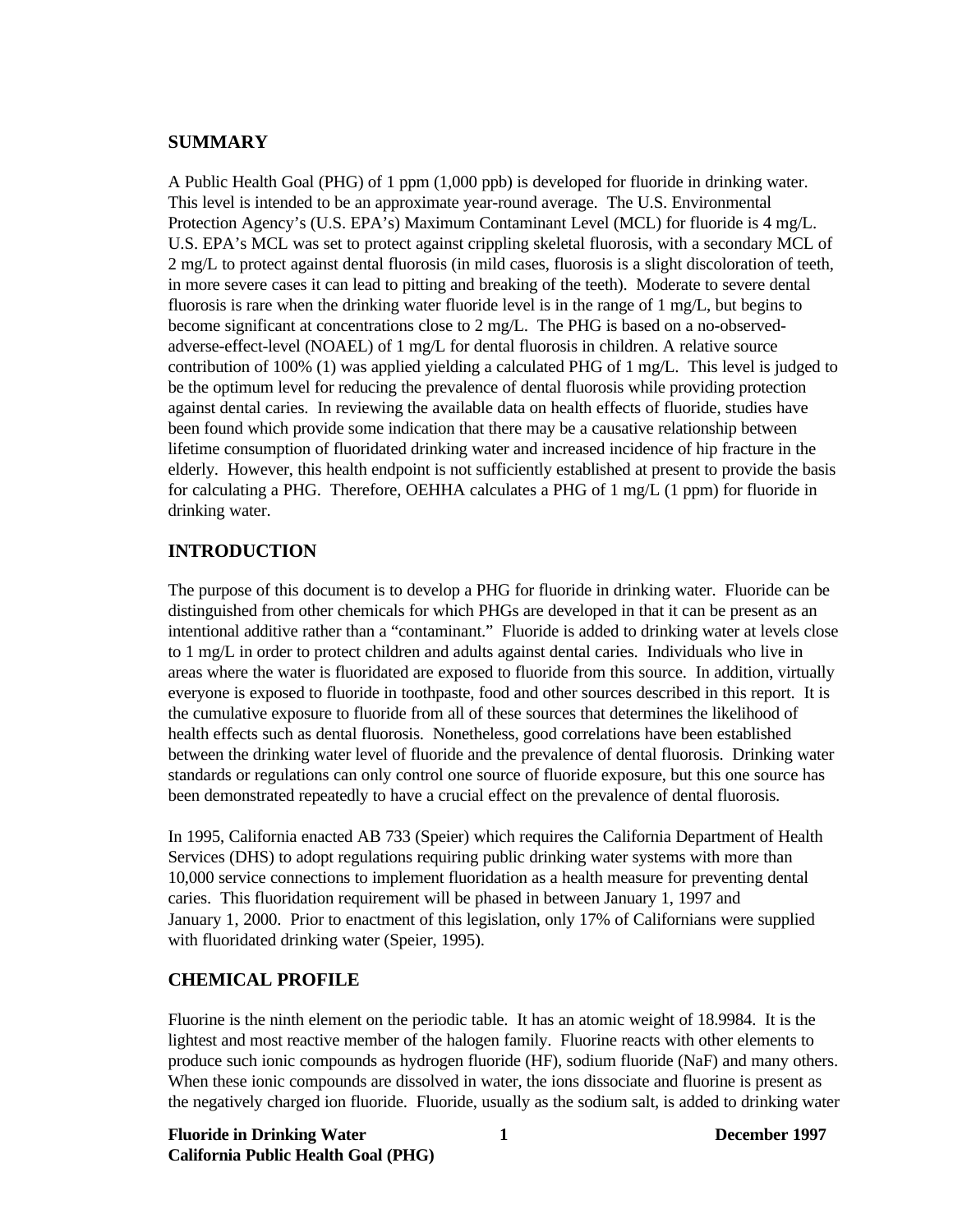for the prevention of dental caries, as discussed throughout this report. Fluoride salts are also naturally occurring in geological formations, and therefore in some sources of drinking water.

## **ENVIRONMENTAL OCCURRENCE AND HUMAN EXPOSURE**

#### **Air and Soil**

No data were found on fluoride levels in ambient air or residential soil. Fluoride can enter the air from sea spray, and might therefore be expected to be highest near the coast (U.S. Public Health Service, 1991). Human exposure to fluoride from ambient air has been estimated to be only about 1 to 4 mg/day (U.S. Public Health Service, 1991). This is insignificant compared to other sources of exposure. Fluoride exposures by inhalation are therefore not significant except in special occupational settings (Medvedeva, 1983; Desai, 1986). The use of fluoridated water for watering of lawns and gardens might be expected to add fluoride to air and soil, but this does not appear to have been systematically studied.

#### **Water**

Some sources of drinking water, especially surface water, are naturally low in fluoride  $(< 0.3$ mg/L). In many communities fluoride is added to the water supply in order to bring its concentration into the range of 0.7 to 1.2 mg/L, which is deemed optimal for prevention of dental caries. In other communities fluoride need not be added because it is naturally present in this range, or even higher, up to about 3 mg/L (U.S. Public Health Service, 1991).

Children drink about one liter of water per day, and adults drink about two liters, depending on the ambient temperature. Because water consumption is higher in areas with higher ambient temperatures, the recommended amount of fluoride to be added to drinking water has been made temperature-dependent. A study in Senegal indicated that the World Health Organization (WHO) guideline of 1.5 mg/L is not sufficiently protective against dental fluorosis in children or skeletal fluorosis in adults in a hot and dry climate (Brouwer *et al.*, 1988). In some locations in California, the climate is very hot with low percentage of humidity where water consumption may be similar to that in Senegal. In areas of California where the ambient temperature is high, the recommended fluoride level in the water would be 0.7 mg/L (California Health and Safety Code, Title 22, Article 4, Section 64435).

Most consumers use water from their tap for drinking water. In addition they use this water for preparing beverages such as orange juice, coffee and tea. The estimated intakes of one to two liters per day includes beverages as well as drinking water.

#### **Food**

Although raw foods contain some fluoride, the major source of fluoride in the diet is added to foods when they are cooked or processed with fluoridated water. Among the foods that are high in fluoride are tea and ocean fish containing bones or bone meal. Based on market basket diet studies the amount of fluoride in a typical adult's diet has been estimated by several researchers (Singer *et al.*, 1980; Kramer *et al.*, 1974; Marier and Rose, 1966; U.S. Public Health Service, 1991). For communities with low fluoride levels in drinking water the food contribution to fluoride exposure for adults ranges from 0.3 to 1 mg/day. For adults in communities with fluoridated water the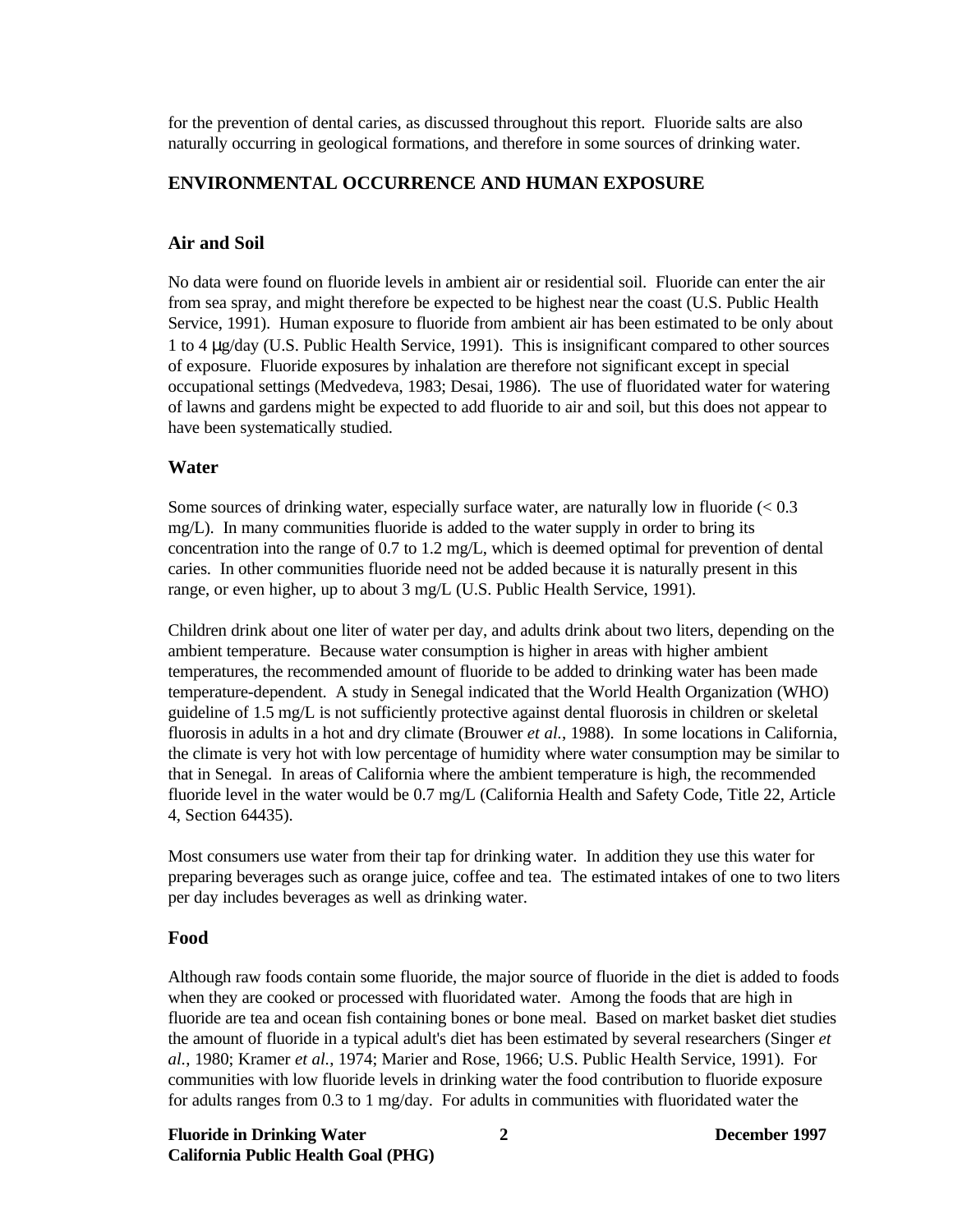corresponding fluoride intakes are 0.3 to 3.4 mg/day. To estimate the intakes for children, the adult intakes were divided approximately in half to yield intakes ranging from 0.1 to 0.5 mg/day and 0.1 to 1.7 mg/day for nonfluoridated and fluoridated communities, respectively.

# **Toothpaste, Mouthwash and Fluoride Supplements**

# Toothpaste

Over 90% of the toothpastes sold in the United States (U.S.) are fluoridated, with fluoride concentrations ranging from 1 mg/gram to 1.5 mg/gram (Whitford, 1989; U.S.Public Health Service, 1991). When a person brushes with a fluoride toothpaste, some of the fluoride is absorbed directly into the tooth enamel. Children may swallow 0.2 to 0.8 grams of toothpaste per day, whereas adults are estimated to swallow only approximately 0.02 to 0.1 grams per day (Whitford, 1989; U.S.Public Health Service, 1991). The ranges of fluoride exposures from toothpaste shown in Table 1 were calculated by multiplying the amounts swallowed by the fluoride concentration of the toothpaste.

# Mouthwash

Mouthwashes contain 0.23 to 0.97 mg/gram fluoride (Whitford, 1989). These are probably used, and swallowed, more frequently by adults than by children. OEHHA is estimating that an adult would swallow about 1 gram of mouthwash per day, and a child would swallow about 0.5 grams. The range of fluoride exposures from mouthwashes indicated in Table 1 are based on these estimates of the amount swallowed multiplied by the range of fluoride concentrations found in mouthwashes.

#### Fluoride Supplements

Fluoride tablets are used to provide fluoride for children who live in areas with nonfluoridated water. These tablets provide 0.5 mg/day of fluoride to the child. Fluoride supplements are not recommended for children in areas with fluoridated water, or for adults.

# **Total Fluoride Exposure**

The total fluoride intake for children and adults is given in Table 1, by summing the contributions from each of the significant exposure sources. Ambient air is not included in Table 1 because the contribution from air is only about 1 to 4  $\mu$ g/day, which is negligible compared to the other sources.

For children, the estimated daily fluoride intake ranges from 1 to 4.6 mg. For adults the estimated range is 0.7 to 7 mg. For both children and adults the range of exposures is very broad, and is determined by many different factors including the drinking water source, the amount of water consumed, the kinds of foods eaten and the use of dental products and supplements. The total intake can be affected (but not controlled) by manipulating only one or two of these factors. In order to ensure the desired intake of fluoride, all factors must be taken into account.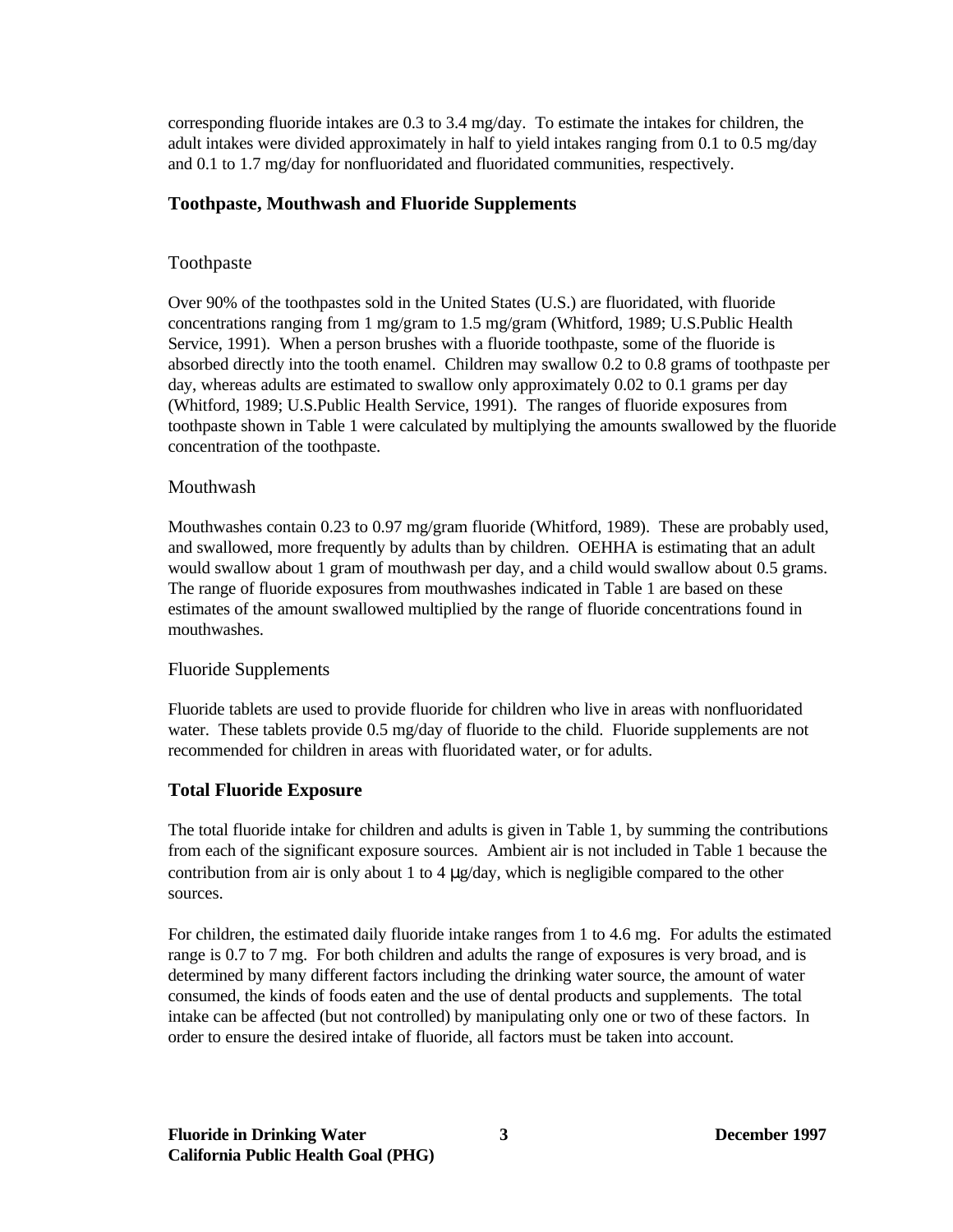# **METABOLISM AND PHARMACOKINETICS**

Fluoride enters the body mainly by ingestion. Seventy-five to 90% of ingested fluoride is absorbed into the blood through the gastrointestinal tract (NRC, 1993). Ingested fluoride appears in the plasma 30 to 60 minutes after ingestion. Fluoride is present unbound in the plasma. There does not appear to be any homeostatic control of plasma fluoride levels. Fluoride is taken up into all the tissues of the body, but is retained and accumulated only in the bones and teeth. Ninety-nine percent of the "body burden" of fluoride resides in these tissues, tightly but reversibly bound into the crystalline structure.

Plasma fluoride is excreted mainly in the urine, but also in the feces and sweat. Fluoride readily enters breast milk and is thereby passed on to the nursing child. Clearance of fluoride from the plasma is the sum of uptake by the bones and teeth together with elimination in the urine and feces (NRC, 1993).

| <b>Fluoride Intake (mg/kg)</b>                    |                          |                       |                   |                  |                   |                       |  |
|---------------------------------------------------|--------------------------|-----------------------|-------------------|------------------|-------------------|-----------------------|--|
| <b>Fluoride in</b><br>drinking<br>water<br>(mg/L) | <b>Drinking</b><br>Water | Food                  | <b>Toothpaste</b> | <b>Mouthwash</b> | <b>Supplement</b> | <b>Total</b>          |  |
| <b>Children</b>                                   |                          |                       |                   |                  |                   |                       |  |
| < 0.3                                             | $0.1 \text{ to } 0.3$    | $0.1 \text{ to } 0.5$ | $0.2$ to 1.2      | $0.1$ to $0.5$   | 0.5               | $1.0 \text{ to } 3.0$ |  |
| $0.7$ to 1.2                                      | $0.7$ to $1.2$           | $0.1 \text{ to } 1.7$ | $0.2$ to 1.2      | $0.1$ to $0.5$   | $\mathbf{0}$      | 1.1 to $4.6$          |  |
| <b>Adults</b>                                     |                          |                       |                   |                  |                   |                       |  |
| < 0.3                                             | $0.2 \text{ to } 0.6$    | $0.3 \text{ to } 1.0$ | $0.02$ to $0.15$  | $0.2$ to $1.0$   | $\mathbf{0}$      | $0.7$ to $2.8$        |  |
| $0.7 \text{ to } 1.2$                             | 1.4 to 2.4               | $0.3$ to 3.4          | $0.02$ to $0.15$  | $0.2$ to $1.0$   | $\mathbf{0}$      | 1.9 to 7.0            |  |

Table 1. Estimated Fluoride Intakes for Children and Adults

# **TOXICOLOGY**

# **Toxicological Effects in Animals**

#### Noncarcinogenic Effects

When administered orally to laboratory animals, fluoride has adverse health effects on bones and teeth as well as the kidneys and stomach. The exposure levels at which these effects occur are much higher than those associated with water fluoridation as discussed below. Oral administration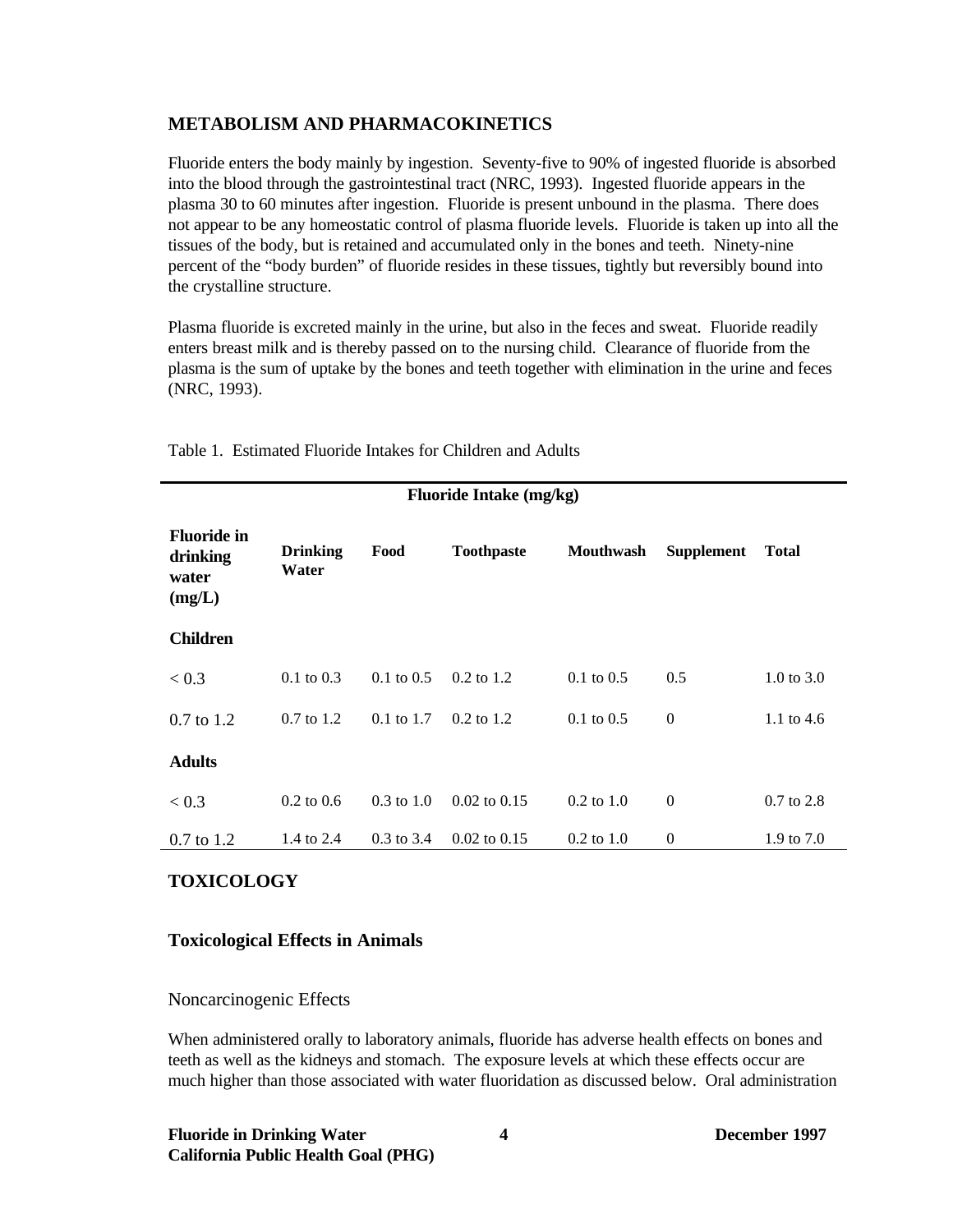of fluoride at high levels affects survival and body weight gain. Potential effects of fluoride exposure on reproduction and development are also discussed in this section.

# *Body Weight*

In a two-year rat feeding study by Procter and Gamble (Maurer *et al.*, 1990) there were four dose groups: controls, 1.8, 4.5 or 11 mg/kg-day. The high-dose (11 mg/kg-day) rats exhibited significantly depressed weight gain in both males and females compared to the controls. The lowdose groups (1.8 and 4.5 mg/kg-day) exhibited no effect on body weight gain. The controls that were fed lab chow had significantly reduced body weight gain relative to the low-fluoride diet controls; this was true for both male and female rats. However, the depression in weight gain was much greater (30%) for the high-dose rats than for the lab chow control rats (15%). The reason for the depression in weight gain in the lab chow controls remains unexplained. The depression in weight gain for the high-dose rats appears to be attributable mainly to reduced diet consumption. The reason for this reduced diet consumption is not also explained.

#### *Survival*

In the Procter and Gamble study (Maurer *et al.*, 1990), there were no significant differences in survival between any of the groups of male rats. In female rats, survival was significantly depressed for the high-dose group and for the low-fluoride diet group relative to the other groups. The lab chow controls (both male and female) had significantly higher survival than any of the experimental groups.

# *Teeth*

Rodents, with their large ever-growing incisors, have been used as a model for the effects of fluoride on tooth enamel. Fluoride had several dose-related adverse effects on teeth in the Procter and Gamble study (Maurer *et al.*, 1990), including ameloblastic dysplasia, fracture and/or malformation and enamel hypoplasia. Ameloblasts are columnar epithelial cells in the "enamel organ" which secretes the material that forms the enamel. In moderate dysplasia the ameloblastic layer is disrupted and lays down an irregular layer of enamel. In severe dysplasia ameloblasts may be completely absent in some areas and the enamel layer is very irregular.

Ameloblastic dysplasia first appeared in the lowest dose group (1.8 mg/kg-day) and increased with dose in both male and female rats. Fractures and/or malformations appeared in the controls and in all doses in both sexes, but increased in a dose-related manner in both sexes. Enamel hypoplasia first appeared in the lowest dose group in both sexes, and increased with dose in both sexes.

In a National Toxicology Program (NTP) study (NTP, 1990) incisors of rats given drinking water with higher concentrations of fluoride (45 or 79 mg/L) were described as "chalky white" in appearance. Other teeth of these animals showed discoloration and abnormalities of shape. The study was not reported in such a way that a lowest-observed-adverse-effect-level (LOAEL) could be determined from the data.

# *Bones*

Orally administered fluoride has been shown to affect bone calcification in every animal species tested, including rodents, dogs and cattle (U.S. Public Health Service, 1991). Rats given high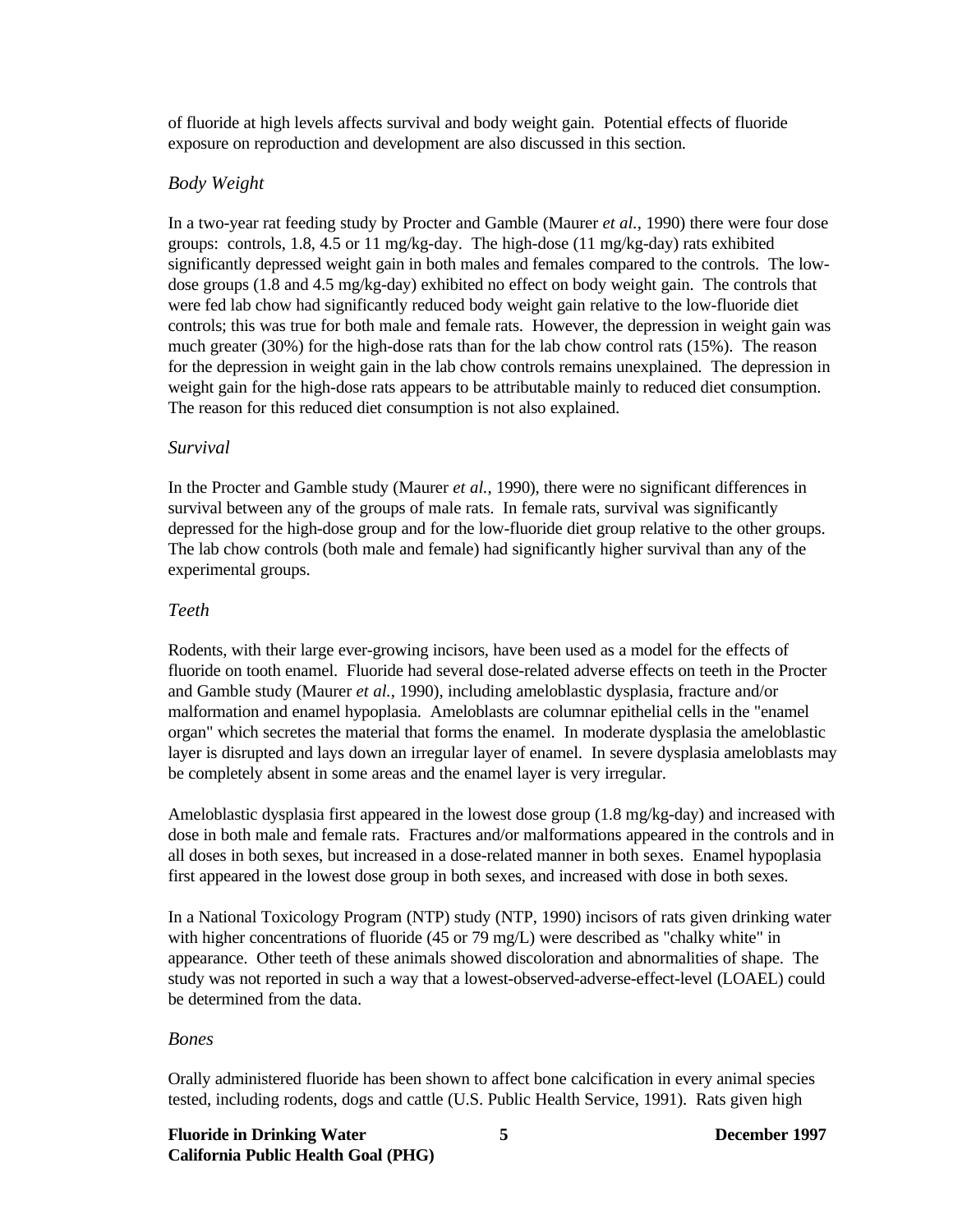doses of sodium fluoride (4.5 mg/kg-day or more) exhibited bones that were described as white and thick with roughened surfaces (Maurer *et al.*, 1990). The most common microscopic effect was subperiosteal hyperostosis, a diffuse irregular deposition of mature lamellar bone in the subperiosteal regions leading to excessively thick cortices.

This effect was most pronounced in crania, but was also observed in femurs, cervical vertebrae, premaxillae and maxillae. In all of these bones subperiosteal hyperostosis appeared in a doserelated manner in both males and females. In crania the effect was seen at all doses, but increased in a dose-related manner. In femurs it was observed only in the highest dose group (11 mg/kg-day) in both males and females.

Subperiosteal hyperostosis may be an adverse effect, since it would tend to change the mechanical properties of the bone surface, possibly affecting the performance of joints. As this effect has been observed in even the lowest dose group, an NOAEL cannot be determined from this study. The lowest dose group (1.8 mg/kg-day) may tentatively be considered an LOAEL for this effect.

The National Research Council (NRC) reviewed animals studies of the effect of bone fluoride on the susceptibility of bones to fracture. It was observed that the studies yielded "all possible outcomes," and the NRC report noted that the published studies are fraught with many technical problems that diminish their value for predicting fluoride effects in humans (NRC, 1993).

# *Kidneys*

Kidney damage in rodents and other animals exposed to very high levels of fluoride in drinking water (100 to 380 mg/L) has been reported by a number of investigators (U.S. Public Health Service, 1991). These exposures are two orders of magnitude greater than those that humans would expect to encounter from drinking water.

The specific gravity of the urine increased in a dose-dependent manner in male and female of rats, in the Procter and Gamble study (Maurer *et al.*, 1990). This may be an indication of a decreased ability of the kidneys to concentrate urine, however no damage to the kidneys was observed in any of the dose groups.

# *Stomach*

All forms of fluoride are converted to hydrogen fluoride in the stomach. Fluoride administration to animals has been observed to cause lesions in the stomach only at concentrations many times higher (300 mg/L) than those likely to be encountered in drinking water used by humans (U.S. Public Health Service, 1991).

Fluoride appeared to be irritating to the stomachs of rats given high doses (25 mg NaF/kg-day) of fluoride in their food (Maurer *et al.*, 1990). Irritation-related endpoints (mononuclear cell infiltration, chronic inflammation in the glandular region, regeneration in the glandular region, hyperkeratosis and acanthosis) appeared in the controls and in all dose groups, but increased in a dose-related manner in both male and female rats. No minimum dose for stomach irritation can be determined from these data.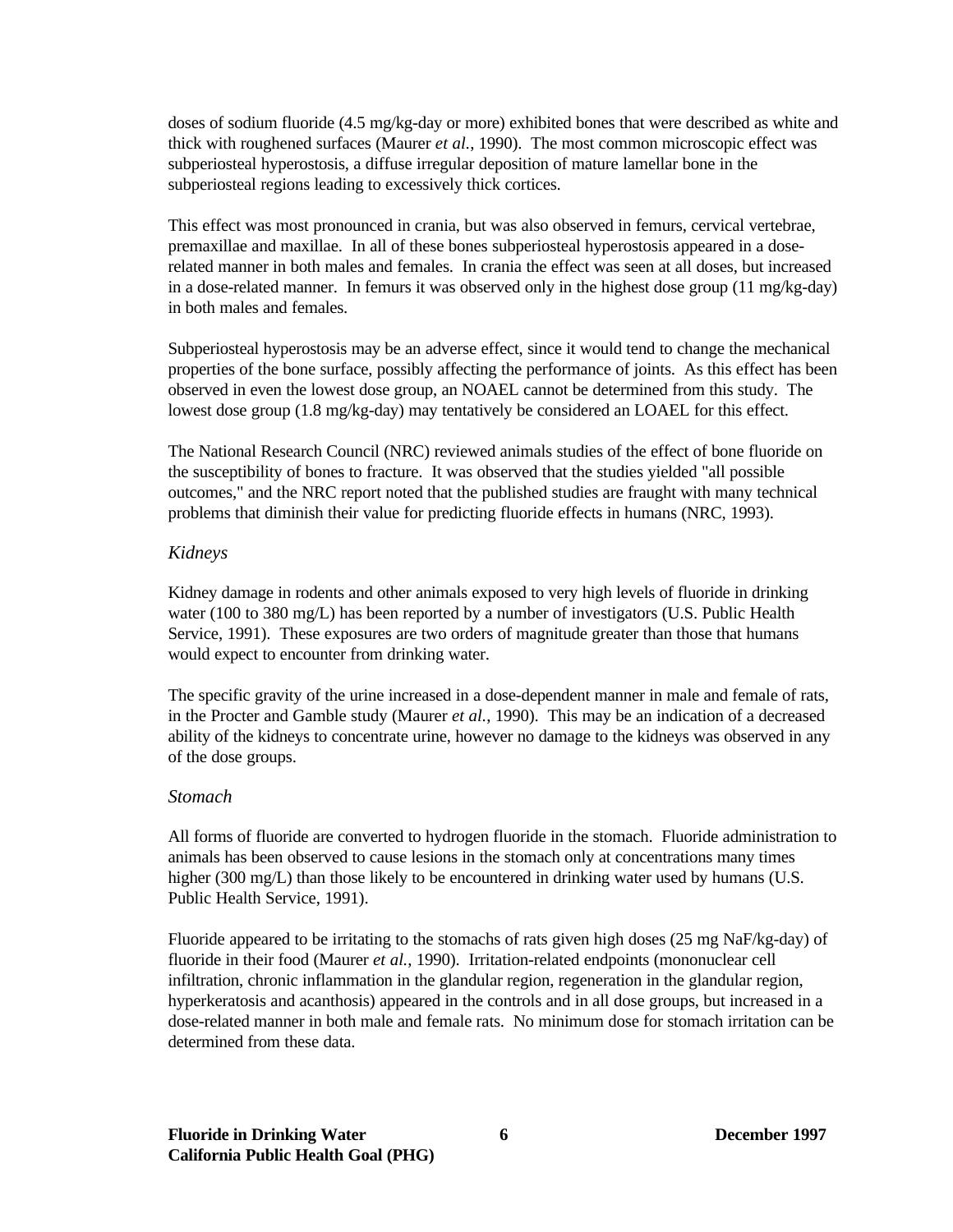### *Genetic Toxicity*

The ability of fluoride to cause mutations has been tested in bacteria and cultured mammalian cells. Li *et al.* (1987) tested sodium fluoride in the Ames *Salmonella* assay with and without microsomes at concentrations ranging from 0.1 to 100 mg/L fluoride. Sodium fluoride did not increase the number of revertants over the solvent control. However, sodium fluoride was mutagenic in mouse lymphoma L5178Y cells at 400 mg/L and in human lymphoblasts at 440 mg/L (Caspary *et al.*, 1988). Potassium fluoride caused mutations at the thymidine kinase locus in mouse lymphoma cells at 500 to 700 mg/L (Caspary *et al.*, 1988).

Sodium fluoride at concentrations of 25 to 100  $\mu$ g/mL was found to cause chromosome damage (e.g., deletions, gaps) at the G2 phase of the cell cycle in Chinese hamster ovary (CHO) cells (Aardema *et al.*, 1989). The authors speculated that fluoride may inhibit DNA synthesis or repair. Sodium fluoride also caused chromosome aberrations in cultured human lymphocytes at 20 to 40 mg/L (Albanese, 1987). Fluoride has been negative in most recent studies of sister-chromatid exchange (Tong *et al.*, 1988).

In general, fluoride has been found to be clastogenic *in vitro* only at concentrations higher than 10 mg/L. This activity may be due to an effect on enzymes involved in DNA synthesis or repair, rather than a direct effect on DNA (ATSDR, 1991; Caspary *et al.*, 1987 and 1988).

Sodium fluoride at 75 or 100  $\mu$ g/mL has been shown to cause morphological and neoplastic transformation in Syrian hamster embryo cells in culture. The transformed cells developed the ability to produce anaplastic fibrosarcomas when injected into newborn hamsters (Tsutsui *et al.*, 1984). While this may be viewed as supporting evidence for the potential carcinogenicity of fluoride, the NRC has noted in its report that hamster embryo cells are unusually sensitive to the induction of transformation, leading them to conclude that "the overall significance of the fluoride transformation data are subject to question" (NRC, 1993).

Hydrogen fluoride at 1 mg/m<sup>3</sup> did not cause dominant lethal mutations when tested by inhalation in the mouse C57B1 system (Voroshilin *et al.*, 1975). Sodium fluoride and hydrogen fluoride have been tested in rodents for clastogenic activity (chromosome aberrations, sister-chromatid exchange, sperm abnormality, micronuclei, DNA strand breaks) with mixed results. Four studies reported positive results, while seven studies were negative. The positive results occur only at doses that are toxic to the animals. One explanation would be that the clastogenic effect may be secondary to a more general effect on metabolism and synthesis of macromolecules (U.S. Public Health Service, 1991). Controversy over the potential clastogenicity of fluoride is one of the major unresolved research issues at present (Zeiger *et al.*, 1993).

#### *Reproduction and Development*

Reproductive capability was not affected in rats administered up to 23 mg fluoride/kg-day as sodium fluoride in the diet (Marks *et al.*, 1984), or in mice administered 13 mg fluoride/kg-day as sodium fluoride for three generations (Tao and Suttie, 1976).

A later study described changes in seminiferous tubules in rats administered 13 mg/kg-day in the diet as sodium fluoride with fewer offspring from the treated animals (Araibi *et al.*, 1989). The question of the effect of fluoride on reproduction in animals remains unresolved.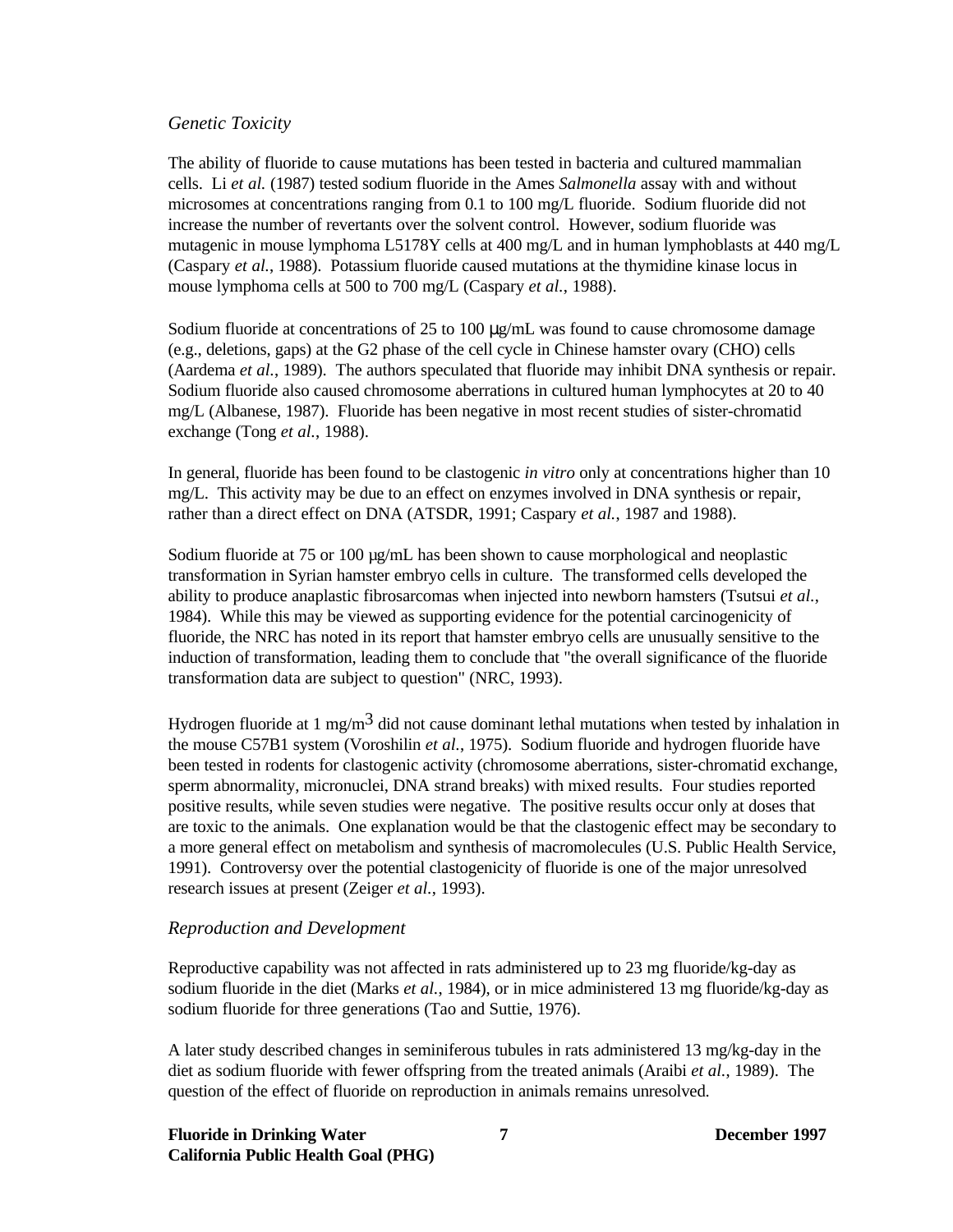In a study of potential developmental effects, bone morphology of weanling rats was not affected when dams were given 21 mg fluoride/kg-day for 10 weeks before breeding and during gestation (Ream *et al.*, 1983). Schellenberg *et al.* (1990) administered fluoride to dogs (460 mg/kg in feed), and observed no changes in rates of major congenital anomalies. These and other studies suggest that fluoride is not likely to be teratogenic in animals.

#### **Carcinogenicity**

There have been two recent rodent carcinogenicity studies of fluoride, one by the NTP (1990) and one by Procter and Gamble (Maurer *et al.*, 1990). Both were conducted at approximately the same time, and both involved oral administration of fluoride to rats and mice.

#### *NTP Carcinogenicity Study*

In the NTP bioassay, fluoride was administered to rats and mice in the drinking water (see Table 2). The drinking water concentrations of fluoride were 11, 45 or 79 mg/L. There was also a control group with drinking water that was free of fluoride. All the rats and mice had a specially formulated low-fluoride diet. The amount of fluoride in the low-fluoride diet was not determined.

Three of the male rats in the highest dose group developed osteosarcomas. One male rat in the intermediate dose group also developed an osteosarcoma. These results are suggestive of a doserelated effect in male rats. Indeed, the trend test on these data is statistically significant, even though none of the data points differs statistically from the controls. Osteosarcomas are uncommon in rats. No osteosarcomas or other malignant tumors were reported in the female rats or in male or female mice.

#### *Procter and Gamble Carcinogenicity Study*

In the Procter and Gamble study, sodium fluoride was administered to rats and mice in the solid diet, at amounts calculated to yield predetermined doses of 0, 1.8, 4.5 or 11 mg/kg-day (see Table 2). On a mg/kg-day basis, the doses in the NTP study are calculated to be 0, 0.6, 2.3 and 3.9 mg/kg-day. It is noteworthy that the highest dose in the Procter and Gamble study was about three times the highest dose in the NTP study.

One female rat in the low-dose group in the Procter and Gamble study developed an osteosarcoma. This tumor was judged to be non-treatment-related because it was in the lowest dose group, and because no similar tumors were found in the highest dose groups. As stated above, osteosarcoma in rats are uncommon; these results raise some concern regarding the site of tumors, even if the effect is not dose-dependent as in this study.

The mouse portion of the Procter and Gamble study was compromised by the presence of a type-C retrovirus in all the mice. No malignant tumors were detected in any of the mice, but osteomas were reported. Osteomas are a type of benign neoplasm arising from osteoblasts. The investigators concluded that the mouse study was of no value in determining the carcinogenic potential of fluoride in mice.

NRC asked the Armed Forces Institute of Pathology (AFIP) to evaluate the significance of the osteomas in the Procter and Gamble study (NRC, 1993). AFIP convened a committee of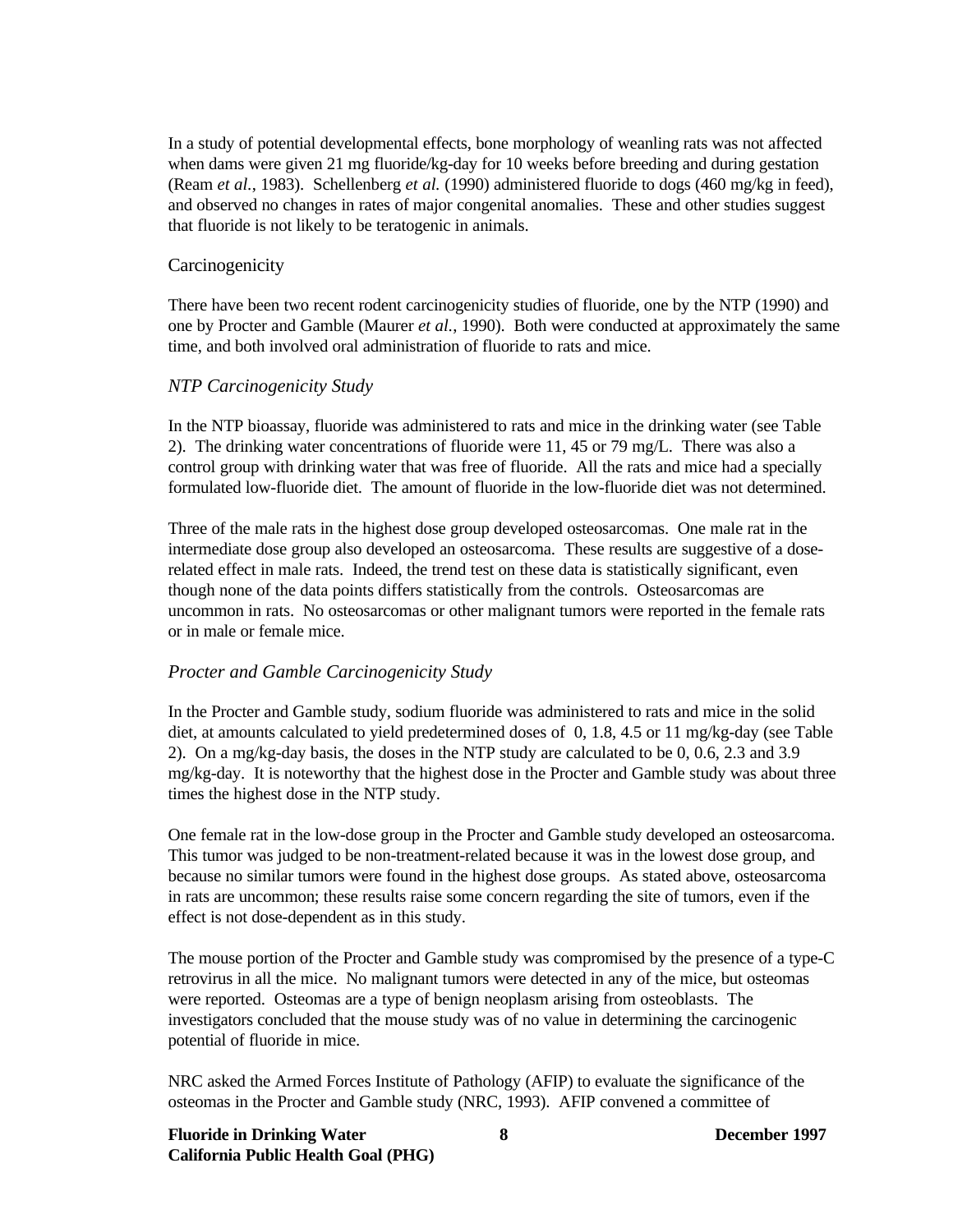pathologists who reviewed the study and a sample of the histolological slides. They concluded that the osteomas in question were not malignant and would not have progressed to a malignant state. They also stated that the presence of retroviral particles in the osteomas suggests that these viruses were involved in the induction of the osteomas (NRC, 1993).

# *Comparison of NTP and Procter and Gamble Studies*

Table 2 provides a comparison of these two recent rodent bioassays.

| <b>Study</b>  | <b>Animals</b> | <b>Doses</b>        | <b>Tumor</b>             | <b>Comments</b>   |
|---------------|----------------|---------------------|--------------------------|-------------------|
|               |                |                     | <b>Outcomes</b>          |                   |
|               |                |                     |                          |                   |
| NTP (1990)    | F344/N Rats    | 0, 0.6, 2.3, 3.9    | 45 mg/L:                 | "equivocal        |
|               |                | mg/kg-day in water  | osteosarcoma in          | evidence" of      |
|               |                |                     | one male                 | carcinogenicity   |
|               |                | $n = 80, 50, 50,$   | 79 mg/L:                 | in male rats; no  |
|               |                | 80/sex/group        | osteosarcomas in         | evidence of       |
|               |                |                     | 3 males                  | carcinogenicity   |
|               |                |                     |                          | in female rats    |
| NTP (1990)    | B6C3F1 Mice    | 0, 0.6, 2.3, 3.9    | no tumors in             | no evidence of    |
|               |                | mg/kg-day in water  | either males or          | carcinogenicity   |
|               |                |                     | females                  | in mice of either |
|               |                | $n = 80, 50, 50,$   |                          | gender            |
|               |                | 80/sex/group        |                          |                   |
| Procter and   | S.D. Rats      | 0, 1.8, 4.5, 11     | $1.8 \text{ mg/kg-day:}$ | no evidence of    |
| Gamble (1990) |                | mg/kg-day           | osteosarcoma in          | carcinogenicity   |
|               |                | $n = 60$ /sex/group | 1 female, no             | in male or        |
|               |                |                     | tumors in males          | female rats       |
| Procter and   | CD-1 Mice      | 0, 1.8, 4.5, 11     | no malignant             | uninformative     |
| Gamble (1990) |                | mg/kg-day;          | tumors, some             | because of type-  |
|               |                | $n = 60$ /sex/group | osteomas                 | C retrovirus      |
|               |                |                     |                          | infection         |

Table 2. Two-year Rodent Carcinogenicity Studies on Fluoride

The NTP and Procter and Gamble rodent bioassays were comparable in that both involved oral administration of fluoride to rats and mice for a period of two years. The route of administration was somewhat different in that the NTP study involved administration of the chemical in drinking water whereas the Procter and Gamble study involved administration in the diet, making it difficult to accurately compare dosage groups between the two studies. Administration of fluoride in the diet might result in poorer absorption than administration in water.

Both studies observed comparable effects on teeth and bones in the animals administered intermediate and high doses of fluoride. Whereas the Procter and Gamble study did not find dosedependent evidence for carcinogenicity in male or female rats, the NTP study did find some evidence of dose-dependent carcinogenicity in male rats based on three osteosarcomas in the highdose (79 mg/L) group and one osteosarcoma in the intermediate dose (45 mg/L) group.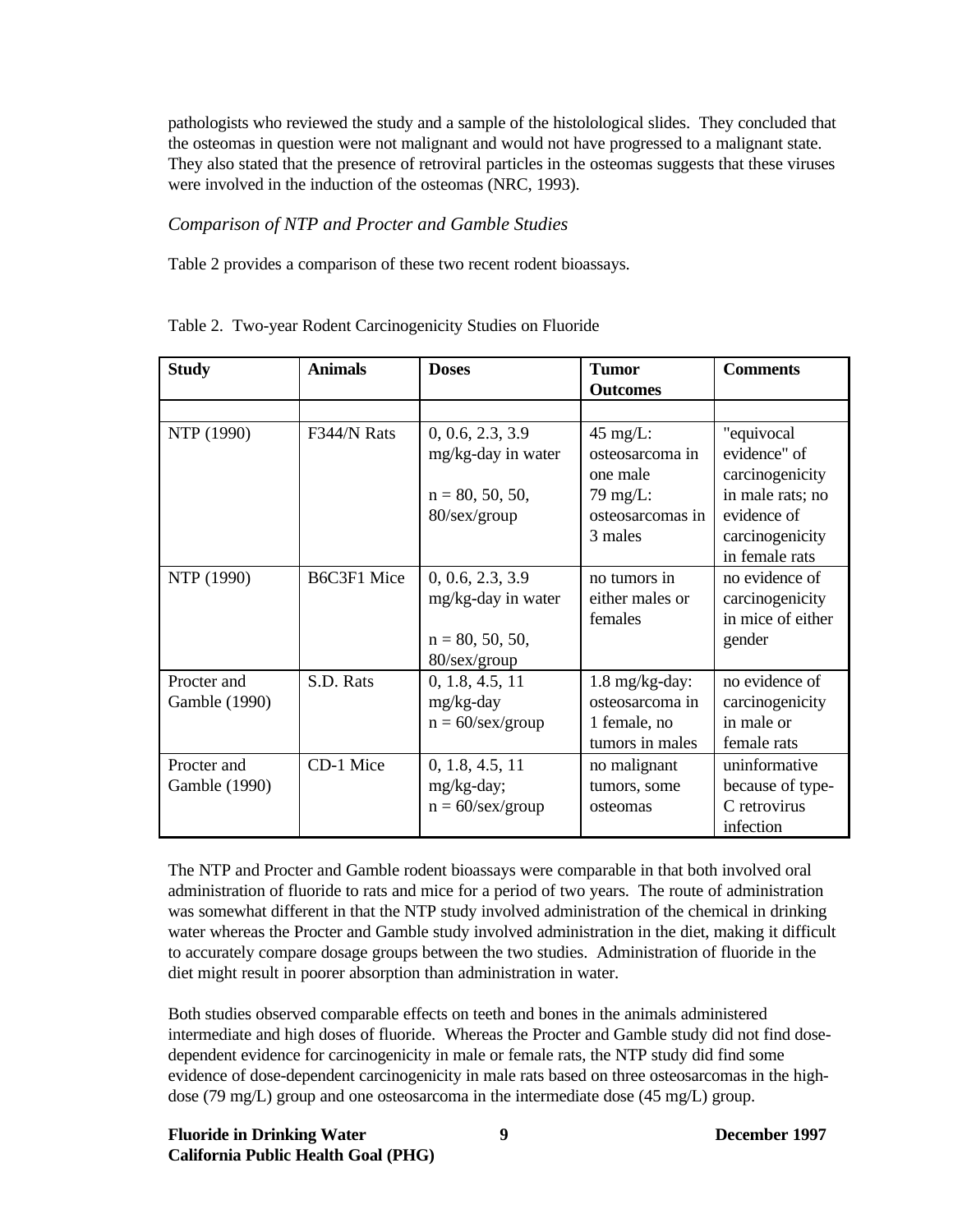One osteosarcoma appeared in a female rat of the lowest dose group in the Procter and Gamble study which received 1.8 mg/kg-day. This is comparable to the intermediate dose  $(45 \text{ mg/L})$  group in the NTP study which received 2.3 mg/kg-day. Therefore, the dose to the female rat that developed osteosarcoma in the Procter and Gamble study was close to the dose to one of the male rats that developed osteosarcoma in the NTP study. Considered together these two studies may suggest that doses of sodium fluoride in this range may induce a small number of osteosarcomas, although the lack of osteosarcomas in the higher dose groups in the Procter and Gamble study cannot be explained.

The presence of a type-C retrovirus in the mouse colony for the Proctor and Gamble study compromised the integrity of the study and rendered the results of little value for risk assessment purposes.

# **Toxicological Effects in Humans**

Noncarcinogenic Effects

#### *Teeth*

Excess oral exposure to fluoride can lead to dental fluorosis (Figure 1). Fluorosis occurs during the period of tooth formation as fluoride is incorporated into the crystalline structure of the enamel in such a way as to increase its porosity. The teeth are not discolored at the time of eruption, but subsequently become stained and discolored as a consequence of the increased porosity. There are varying degrees of dental fluorosis. Mild fluorosis is characterized by light tooth mottling. More severe fluorosis is characterized by darker and more widespread tooth mottling, as well as discoloration and pitting of the teeth. In severe cases the teeth are misshapen and apt to break (U.S. Public Health Services, 1991).

Humans who live in areas with high levels of fluoride in the drinking water have increasing degrees of dental fluorosis (U.S. Public Health Service, 1991). Tooth mottling occurs when fluoride concentrations in the drinking water exceed the levels which are optimal for prevention of dental caries (estimated to be  $0.7$  to  $1.2$  mg/L, see Figure 1). The degree of fluorosis depends on the level of fluoride in the water.

U.S. EPA considers tooth mottling a cosmetic effect, but there is some concern that it may have social and psychological consequences (Welbury, 1990). The cosmetic effects can sometimes be corrected. Increasing fluoride levels in the drinking water does not appear to add any protection against dental caries beyond the optimal level (Dean, 1942; U.S. Public Health Service, 1991; NRC, 1993). Some water systems in California have enough naturally occurring fluoride (3 to 4 mg/L) to cause increases in noticeable dental fluorosis.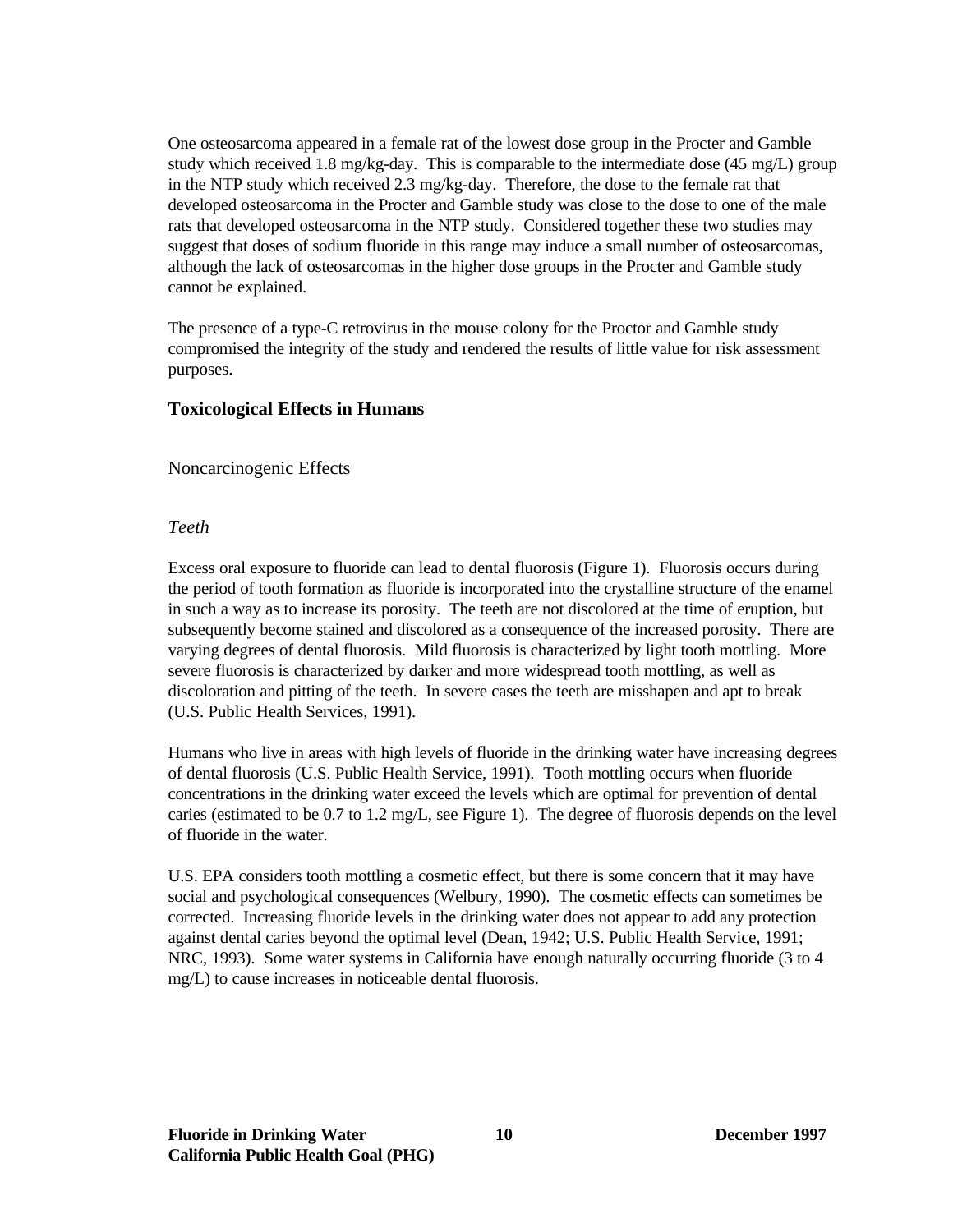

Figure 1. Dental caries and dental fluorosis in relation to fluoride in public water supplies (from U.S. Public Health Service, 1991)

The relationship between water fluoridation (or natural high fluoride content) and dental fluorosis has been studied in over 40 ecological epidemiological studies. Drinking water is not the only source of fluoride. For fetuses and children, an estimated 50% of the fluoride intake comes from the drinking water; the other half is from diet and/or toothpaste. For adults, the dietary contribution to total fluoride is generally greater than the drinking water contribution (see Table 1). The epidemiological studies assume that dietary sources of fluoride would be about equal for groups living in areas with or without fluoridated water.

Trend studies have indicated that the prevalence of dental fluorosis is increasing. Six such trend studies were reviewed and summarized by the U.S. Public Health Service in 1991. According to their review, the prevalence of dental fluorosis, in areas with low  $(< 0.4$  mg/L) natural fluoride, increased from approximately 1% in 1939 to approximately 6% by 1985 (U.S. Public Health Service, 1991). A study of children aged 7 to 17 years in New York State found that the prevalence of dental fluorosis had increased three and a half-fold in nonfluoridated areas and twofold in fluoridated areas (Leverett, 1986). The cause of this increase in unknown.

#### *Bones*

Chronic exposure of humans to fluoride in drinking water and food affects the structure of the bones. Fluoride affects the structure of long bones by increasing the deposition of bone material at the epiphyseal plates. These fluoride effects are analogous to the bone morphology changes already described for animals (U.S. Public Health Service, 1991). A histomorphometric analysis of bones from cadavers in Finland revealed that individuals whose drinking water contained greater than 1.5 mg/L of fluoride (only slightly higher than the 1 mg/L usual level in areas with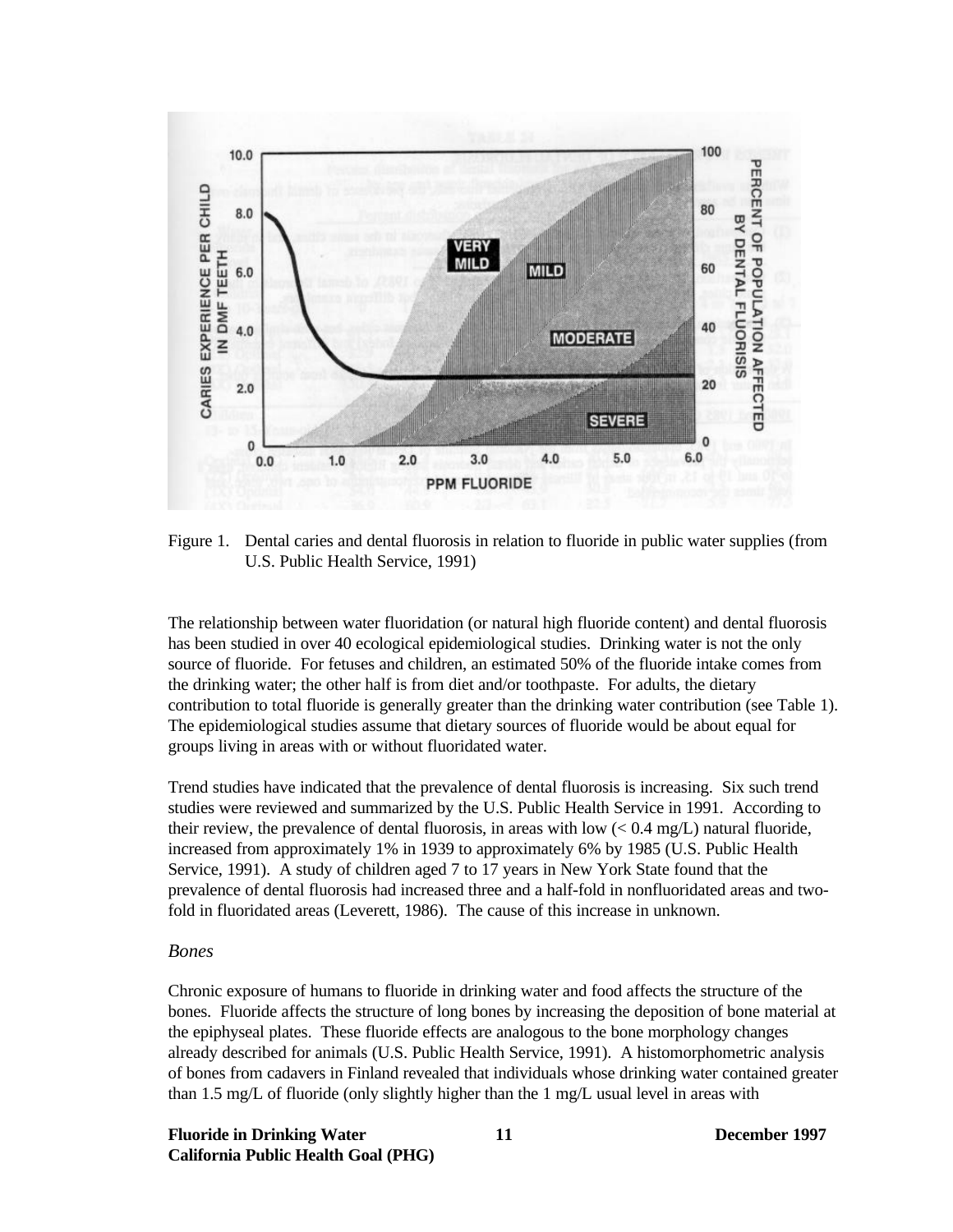fluoridation) had a greater amount of unmineralized bone relative to mineralized bone. These histomorphometric changes were correlated with bone fluoride content (Arnala *et al.*, 1985). The health significance of these bone structure changes is not clear and needs further investigation.

Several ecological epidemiological studies have indicated that long-term exposure to fluoride may increase the risk of hip fracture in individuals over 65 years of age. Other studies have found no association between water fluoridation and hip fracture. A study by Jacobsen *et al.* (1990) found what the authors described as a "weak positive association" between the percent of county residents who receive fluoridated water and hip fracture incidence in white women over 65. In this study, soft water, poverty, reduced sunlight exposure and rural location were also positively correlated with risk of hip fracture. Danielson *et al.* (1992) observed a small but significant increase in the risk of hip fracture in both men and women exposed to artificial fluoridation at 1 mg/L, suggesting that levels of fluoride that are optimal for prevention of caries may increase the risk of hip fracture in the elderly.

Cooper *et al.* (1990, 1991) conducted a study to test the hypothesis that fluoridation of water would protect against hip fractures in the elderly. The idea that fluoridation would protect against hip fractures was suggested by laboratory observations that fluoride induced bone formation. These investigators studied hospital discharge rates for men and women 45 year of age and older in England and Wales. Initially, they found no correlation between water fluoridation and rate of hospital discharge for proximal hip fractures. After seeing the results of Jacobsen *et al.* (1990), they were prompted to reexamine their data. In their reexamination they weighted the data from each county according to the population of the county, giving greater weight to those counties with higher population, based on the idea that these counties would produce more precise data. As a result of this reanalysis they found a positive correlation between fluoride levels and discharge rates for hip fracture for both men and women. When hospital discharge rate was plotted against fluoride level (discharges per thousand/milligram per liter of fluoride) the regression coefficient was 0.65 for women and 0.23 for men. This work demonstrates that there is a positive doseresponse relationship between fluoride level and hip fracture rate.

A study by Sowers *et al.* (1991) demonstrates a doubling in the risk of fractures of all sites in elderly women in a community in rural Iowa with 4 mg/L of naturally occurring fluoride compared with a community with 1 mg/L of fluoride in their water. These individuals were exposed to higher levels of fluoride in drinking water than individuals in the other studies, and the results are more pronounced.

Riggs *et al.* (1990) studied 163 postmenopausal women who were given 75 mg/day fluoride as treatment for osteoporosis, compared with 136 women in a control group who were given placebos. They found that the fluoride treatment increased bone mass, but at the same time decreased bone strength. The number of nonvertebral fractures was much higher in the treatment group (72 vs. 24). They concluded that fluoride treatment was not effective for postmenopausal osteoporosis.

The reason for an increase in the risk of hip fracture in the elderly due to fluoride exposure has been examined. Apparently fluoride does increase the amount of bone formation, especially in perimenopausal women, but the extra bone that is formed is weaker. Riggs *et al.* (1990) after studying the effect of fluoride treatment on bone mass and bone mineral density in postmenopausal women with osteoporosis, concluded that fluoride treatment increased the formation of cancellous bone but decreased cortical bone mineral density. These changes in bone structure affect the fracture risk in some bones more than others. For example, individuals treated with fluoride have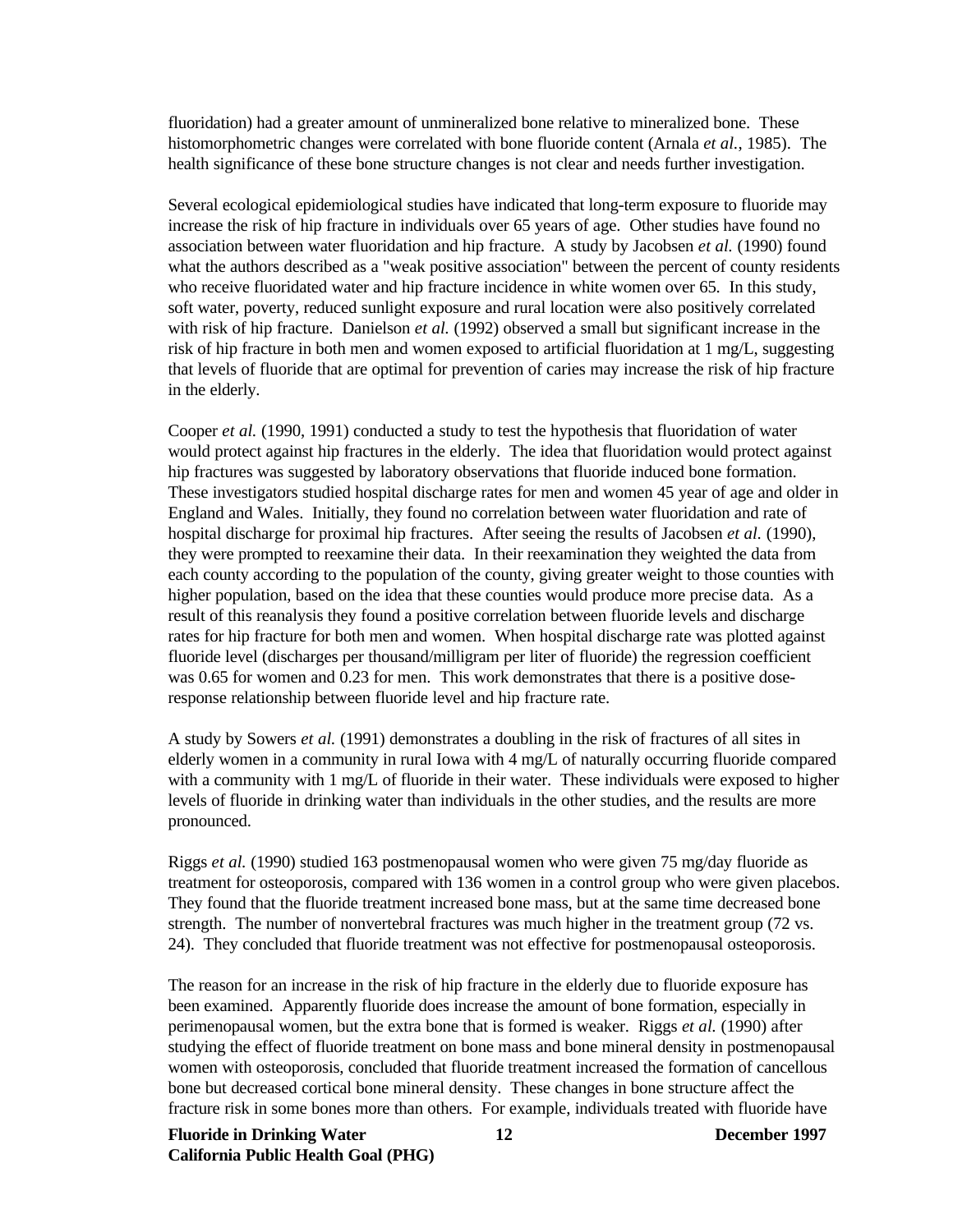been found to have higher rates of hip fracture, but similar rates for vertebral fractures (Riggs *et al.*, 1990). On the other hand, Sowers *et al.* (1991) found that women who lived in areas with very high fluoride content in their water (4 mg/L) had higher frequency not only of hip fractures, but also of fractures of the wrist and spine.

# *Kidneys*

The kidney is a potential target organ because it absorbs fluoride from the blood and excretes it in the urine. Lantz *et al.* (1987) observed renal failure in an individual who drank two to four liters of mineral water daily with 8.5 mg/L of fluoride for approximately twenty years, and who had other symptoms of fluoride poisoning. However, several epidemiological studies on people who have consumed drinking water with as much as  $8 \text{ mg/L}$  fluoride have revealed no increased prevalence of kidney disease (U.S. EPA, 1985a.). Kidney effects are not likely to be caused by drinking water with fluoride concentrations below 8 mg/L.

# *Stomach*

Chronic gastritis has been reported in two studies of workers exposed to fluoride by inhalation (Medvedeva, 1983; Desai, 1986). The amount of fluoride in the air was not measured in either of these studies. In these instances fluoride must have been inhaled and then cleared from the respiratory tract into the gastrointestinal tract. There have been no reports of gastritis from nonoccupational exposures including drinking water (U.S. Public Health Service, 1991). The levels of exposure in the occupational studies were probably significantly higher than those which would be encountered from drinking water exposure.

# *Reproductive Effects*

Freni (1994) studied the relationship between fluoride concentrations in drinking water and birth rates. Prior to this study there had been virtually no data on the effect of fluoride on human reproduction. The Freni study used data on fluoride in drinking water obtained from the Centers for Disease Control (CDC). Counties were identified with 3 mg/L or greater fluoride in drinking water. These counties were studied together with other counties in the same regions that had lower fluoride in drinking water. Data were obtained for each of the regions on the total fertility rate (TFR) of women in the age range 10 to 49 years. When the TFR was regressed on the fluoride concentration in drinking water, a negative slope was obtained. Fertility (as measured by TFR) was lower in counties with higher fluoride in drinking water. The consensus combined p value for this relationship was 0.0002 to 0.0004 depending on the *meta*-analysis method used.

This is a preliminary study only. Although suggestive epidemiological studies such as this cannot prove a causal relationship, and cannot rule out the presence of one or more unidentified confounders. This is a study on population data which should be followed by studies on individual women.

# **Carcinogenicity**

There have been more than 50 epidemiological studies of the potential carcinogenic effects of fluoride in drinking water (U.S. Public Health Service, 1991; NRC, 1993). The National Cancer Institute (NCI) has recently analyzed the cancer data collected in the Surveillance, Epidemiology and End Results (SEER) program (U.S. Public Health Service, 1991). NCI found that the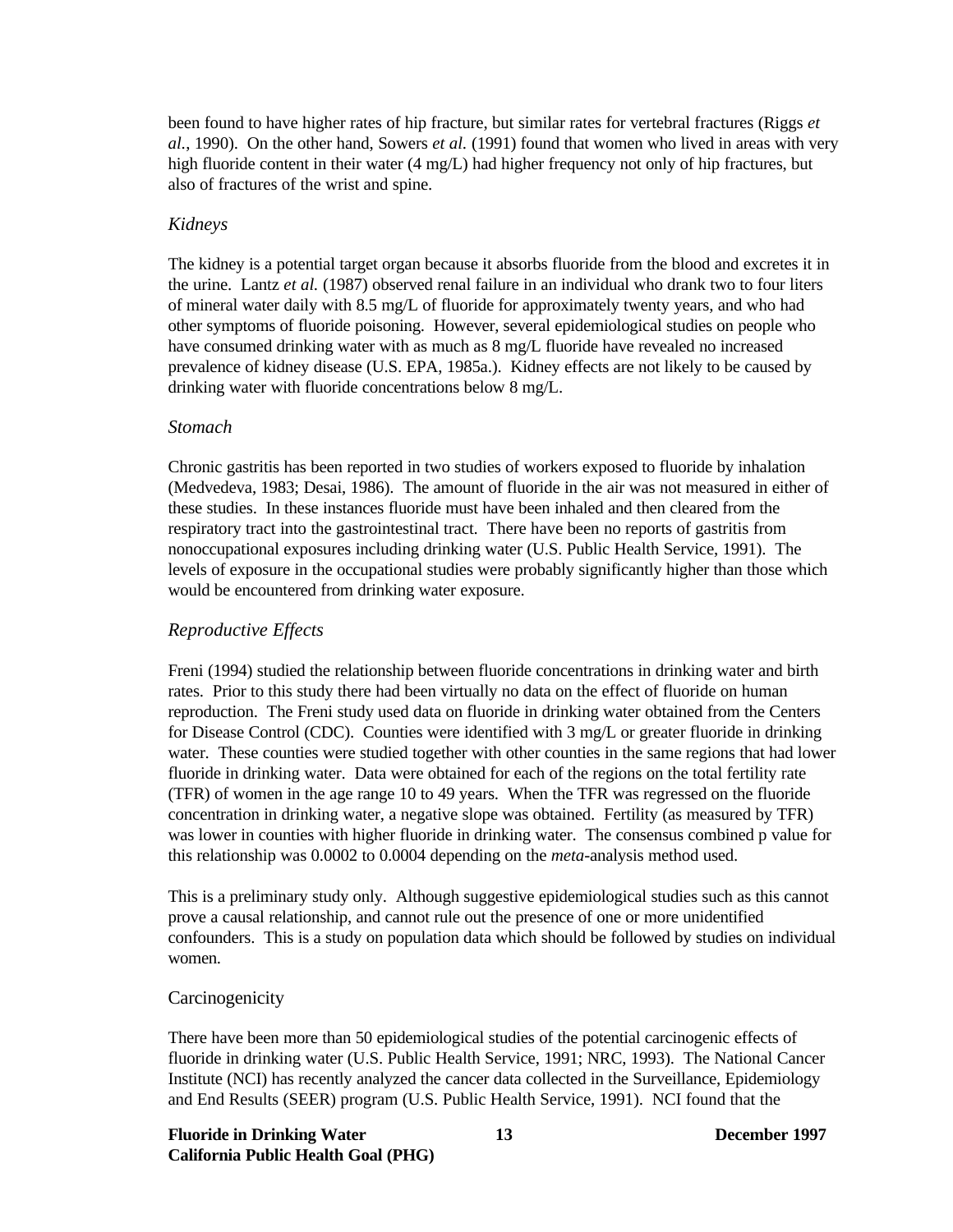frequency of osteosarcomas in adult males (over 20 years of age) increased during the period 1973 to 1987. The increase was greater in areas with fluoridated water. However, the increase in osteosarcomas did not correlate with the time of introduction of fluoridation for the areas studied, suggesting that something other than fluoridated water was responsible for the increase in osteosarcomas (U.S. Public Health Service, 1991, Appendix F). Nevertheless, the tumor type is identical to that seen in rats administered fluoride raising a risk health concern about these findings.

## **DOSE-RESPONSE ASSESSMENT**

# **Noncarcinogenic Effects**

When administered orally to laboratory animals, fluoride has adverse health effects on bones and teeth as well as the kidneys and stomach. Oral administration of fluoride at high levels affects survival and body weight gain. The skeletal effects of long-term exposure to fluoride are not completely understood. Experiments in laboratory animals suggest that fluoride exposure has subtle effects on the surface properties of bones. It seems plausible that changes in the mechanical surface properties of bones would have some potential health consequences but this mechanism for toxicity does not appear to have been adequately researched.

# Experiments in Laboratory Animals

In a two-year rat feeding study by Procter and Gamble (Maurer *et al.*, 1990) there were four dose groups: controls, 1.8, 4.5 or 11 mg/kg-day. The high-dose (11 mg/kg-day) rats exhibited significantly depressed weight gain in both males and females compared to the controls. The lowdose groups (1.8 mg/kg-day and 4.5 mg/kg-day) exhibited no effect on body weight gain. The depression in weight gain for the high-dose rats appears to be attributable mainly to reduced diet consumption. The no-observed-effect level (NOEL) for reduced body weight gain is therefore 4.5 mg/kg-day.

Fluoride also caused several dose-dependent adverse effects on teeth (Maurer *et al.*, 1990), including ameloblastic dysplasia, fracture and/or malformation and enamel hypoplasia. Ameloblastic dysplasia was observed in controls and in all dose groups, but the frequency of the effect increased with dose in both male and female rats. Enamel hypoplasia also appeared in the lowest dose group in both sexes (1.8 mg/kg-day), and increased with dose in both sexes.

Orally administered fluoride has also been shown to affect bone calcification in every animal species tested, including rodents, dogs and cattle (U.S. Public Health Service, 1991). Rats given high doses of sodium fluoride (4.5 mg/kg-day or more) exhibited bones that were described as white and thick with roughened surfaces (Maurer *et al.*, 1990). The most common microscopic effect was subperiosteal hyperostosis, a diffuse irregular deposition of mature lamellar bone in the subperiosteal regions leading to excessively thick cortices. Subperiosteal hyperostosis might lead to a change in the mechanical properties of the bone surface, possibly affecting the performance of joints.

OEHHA concludes that subperiosteal hyperostosis and ameloblastic dysplasia may be adverse effects which occurred at the lowest dose tested in this study. A no-observed-adverse-effect-level (NOAEL) cannot be determined from these data. Therefore, a lowest-observed-adverse-effect-level (LOAEL) of 1.8 mg/kg-day is identified.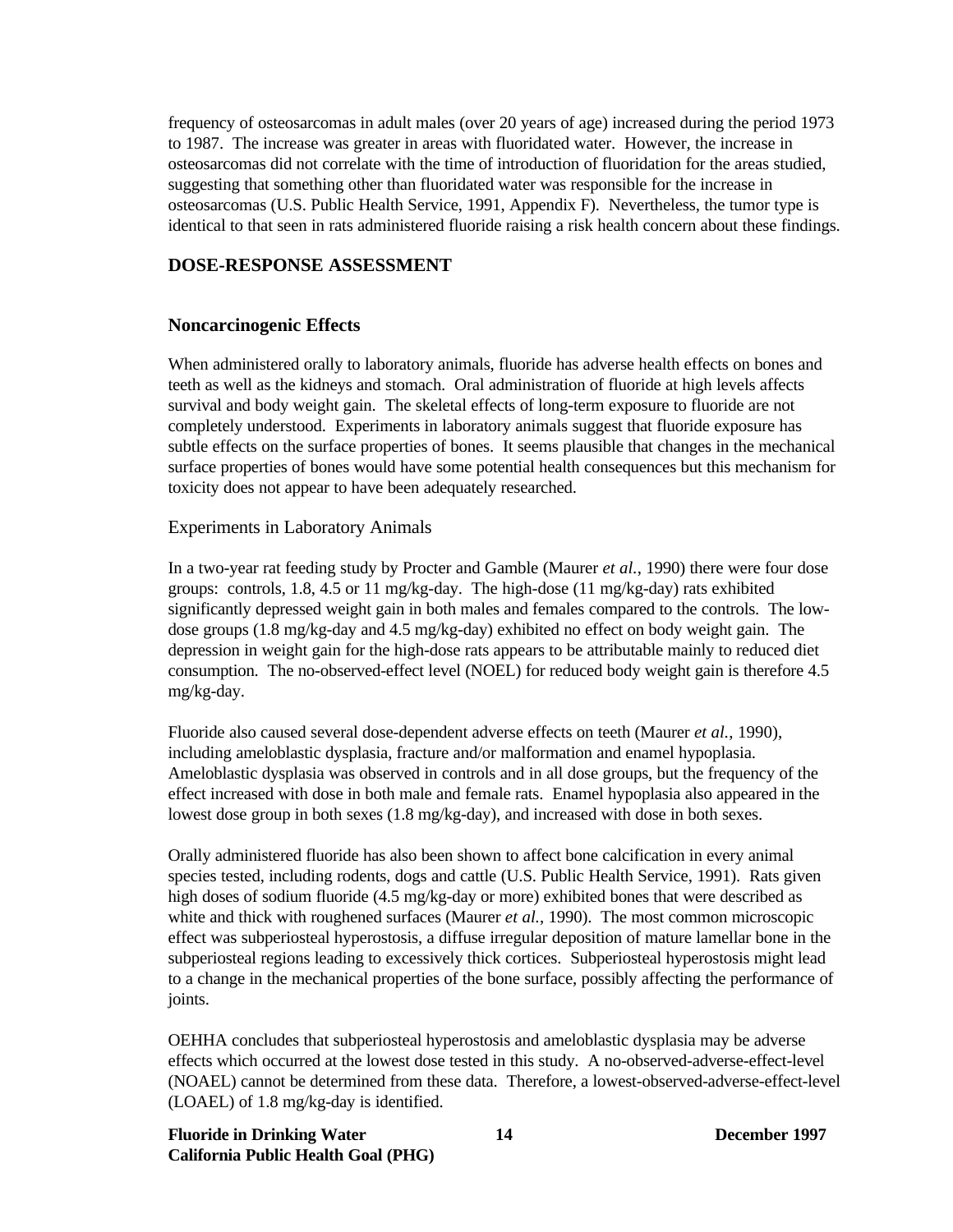# Human Studies

# *Non-dental effects*

Epidemiological studies (Riggs *et al*., 1990; Sowers *et al*., 1991; Cooper *et al*., 1990 and 1991; Arnala *et al*., 1985) have suggested that older people who have been exposed to fluoride throughout much of their lives may be more at risk for hip fractures. There is still much debate about this association in the scientific community. As bones and teeth have similar crystalline structure, it would be plausible that fluoride would affect the hardness and brittleness of bones, as it affects teeth (Arnala *et al.,* 1985). No NOAELs or LOAELs have been identified from these studies.

The effects of fluoride on the kidneys and stomach appear to be limited to doses much higher than people would be exposed to from fluoridation of drinking water. Reproductive and developmental effects also do not seem to be a cause of concern at fluoride levels below 3 mg/L in drinking water, although more study is needed.

#### *Dental Fluorosis*

The prevalence of dental fluorosis appears to be rising (U.S. Public Health Service, 1991), possibly as a consequence of increased environmental levels of fluoride from fluoridation of municipal water systems. Dental fluorosis should not be dismissed as merely a cosmetic problem, because it may have social and psychological consequences for the development of children, and because severe dental fluorosis also affects the mechanical properties of teeth, making them more vulnerable to chipping or breaking.

The original study of the dose-response relationship between water fluoride content and dental fluorosis was done by Dean in the 1930's and 40's (Dean, 1942). The author reported that "mild and very mild" dental fluorosis increased from 5% to 25% as the fluoride content of the water increased from 0.4 to 1.3 mg/L. Moderate and severe dental fluorosis begins to appear at 2 mg/L, and rises to 40% at 4 mg/L (approximate numbers based on a graphical display of data). Later studies confirmed these findings, but showed dental fluorosis appearing at lower levels of fluoridation. Data collected in the 1980's (U.S. Public Health Service, 1991; NRC, 1993) showed that the mean prevalence of dental fluorosis in four cities with optimally fluoridated water supplies was about 22% (17% very mild, 4% mild, 0.8% moderate and 0.1% severe). In another city with a water fluoride concentration in the range of 1.8 to 2.2 mg/L, dental fluorosis prevalence was 53% (23% very mild, 17% mild, 8% moderate and 5% severe).

In summary, moderate to severe dental fluorosis is rare when the drinking water fluoride level is in the range of 1 mg/L, but begins to become significant at concentrations close to 2 mg/L.

#### **Carcinogenic Effects**

The data from two rodent bioassays are equivocal. The NTP study presented evidence for an increasing trend in osteosarcomas in male rats, and osteomas were increased in the Procter and Gamble study. While osteomas are nonmalignant, they represent a phenotypic change in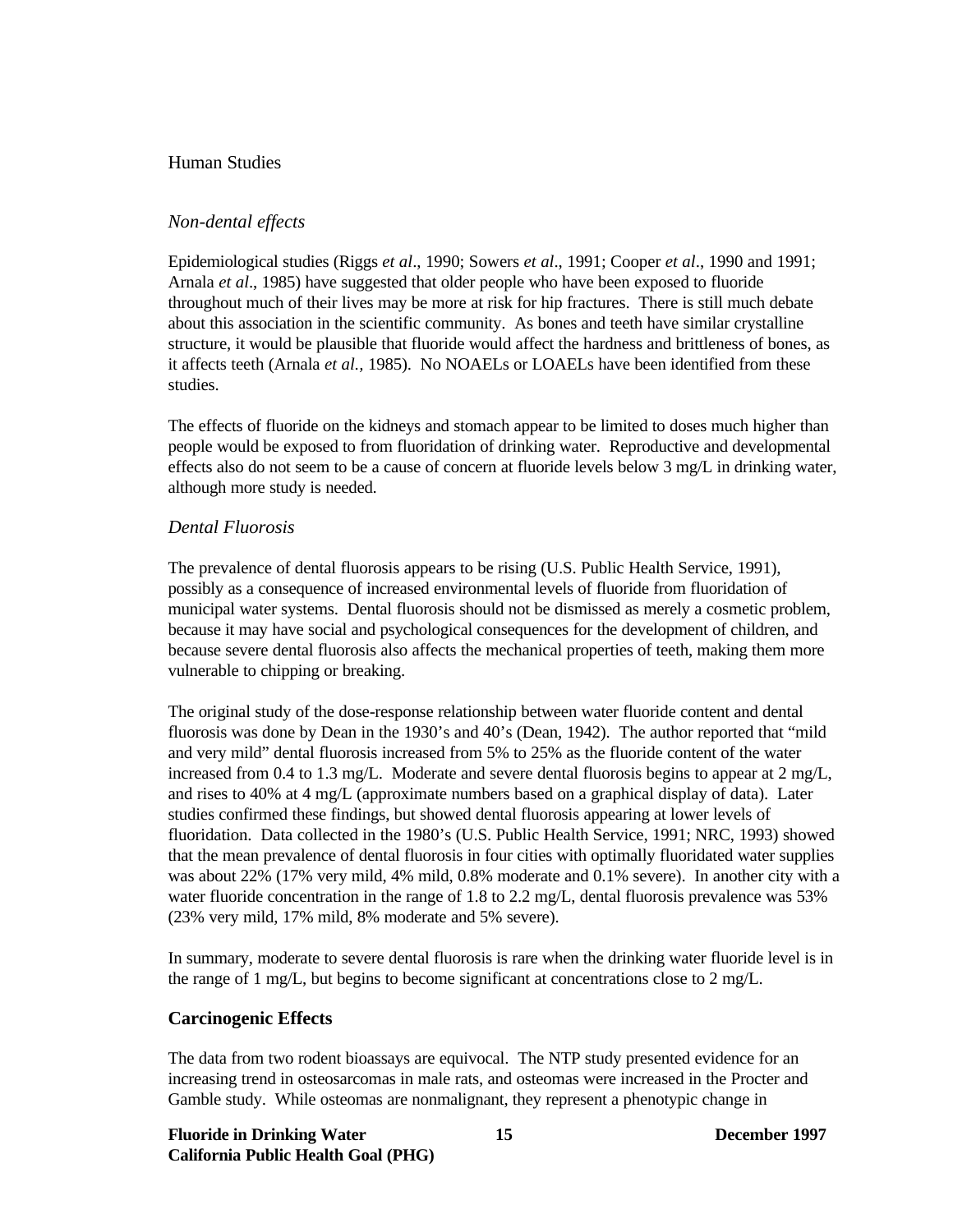osteoblasts that could have been induced by the action of fluoride or retrovirus or both acting together. This question can only be resolved by further experimentation. Given the present data, the potential for carcinogenicity of fluoride in rodents is not resolved.

The epidemiological database also raises questions about osteosarcoma in adult human males who have been exposed to fluoride in drinking water. Given the present data, one interpretation is that something other than fluoride was responsible for the differences in occurrence of osteosarcomas in young males when comparing fluoridated with nonfluoridated geographical areas. On the other hand, firm conclusion that fluoride in drinking water was not a contributing factor in these observed differences cannot be drawn at this time. The fact that slight increases in osteosarcomas were observed in animal experiments and in human studies raises the possibility of a similar carcinogenic effect across species. In view of this possibility, limiting human exposures to fluoride to those that are optimal to produce the beneficial effects would seem to be prudent.

# **CALCULATION OF PHG**

The PHG (in mg/L) for fluoride can be calculated using the general formula for noncarcinogenic endpoints:

$$
PHG = \frac{NOAEL \times BW \times RSC}{UF \times L/day} = mg/L
$$

where,

| <b>NOAEL</b> | $=$ No-observed-adverse-effect-level $(1 \text{ mg/L})$                         |
|--------------|---------------------------------------------------------------------------------|
| <b>BW</b>    | $=$ Body weight, not applicable because NOAEL is expressed in units of mg/L     |
| <b>RSC</b>   | $=$ Relative source contribution of 100% (1)                                    |
| UF           | $=$ Uncertainty factor of 1                                                     |
| L/day        | $=$ Volume of daily water consumption in units of L/day, not applicable in this |
|              | case because NOAEL is expressed in units of mg/L.                               |

OEHHA concludes that the critical adverse health effect for fluoride toxicity is dental fluorosis in children. In part, our determination is based on the extent of the database for fluorosis and the limited data available for other, more severe toxicological endpoints such as brittleness of bones in the elderly. Studies from 1942 onward (Dean, 1942; U.S. Public Health Service, 1991; National Research Council, 1993) have provided estimates that 1 mg/L is optimal for protection against dental caries. Above this concentration dental fluorosis begins to become significant (see Figure 1). For the purposes of the developing a PHG for fluoride in drinking water, OEHHA has selected the NOAEL of 1 mg/L fluoride for the onset of dental fluorosis in children.

OEHHA assumes that the populations under study exhibited comparable dietary and hygiene exposures to fluoride. Therefore, the relative source contribution factor is 100% to account for equal exposure of study populations to fluoride from sources other than drinking water.

A UF of one is applied in the development of the PHG. The studies are of human populations and are of good quality. The most sensitive individuals to the effects of dental fluorosis (i.e., children) were included in the study population.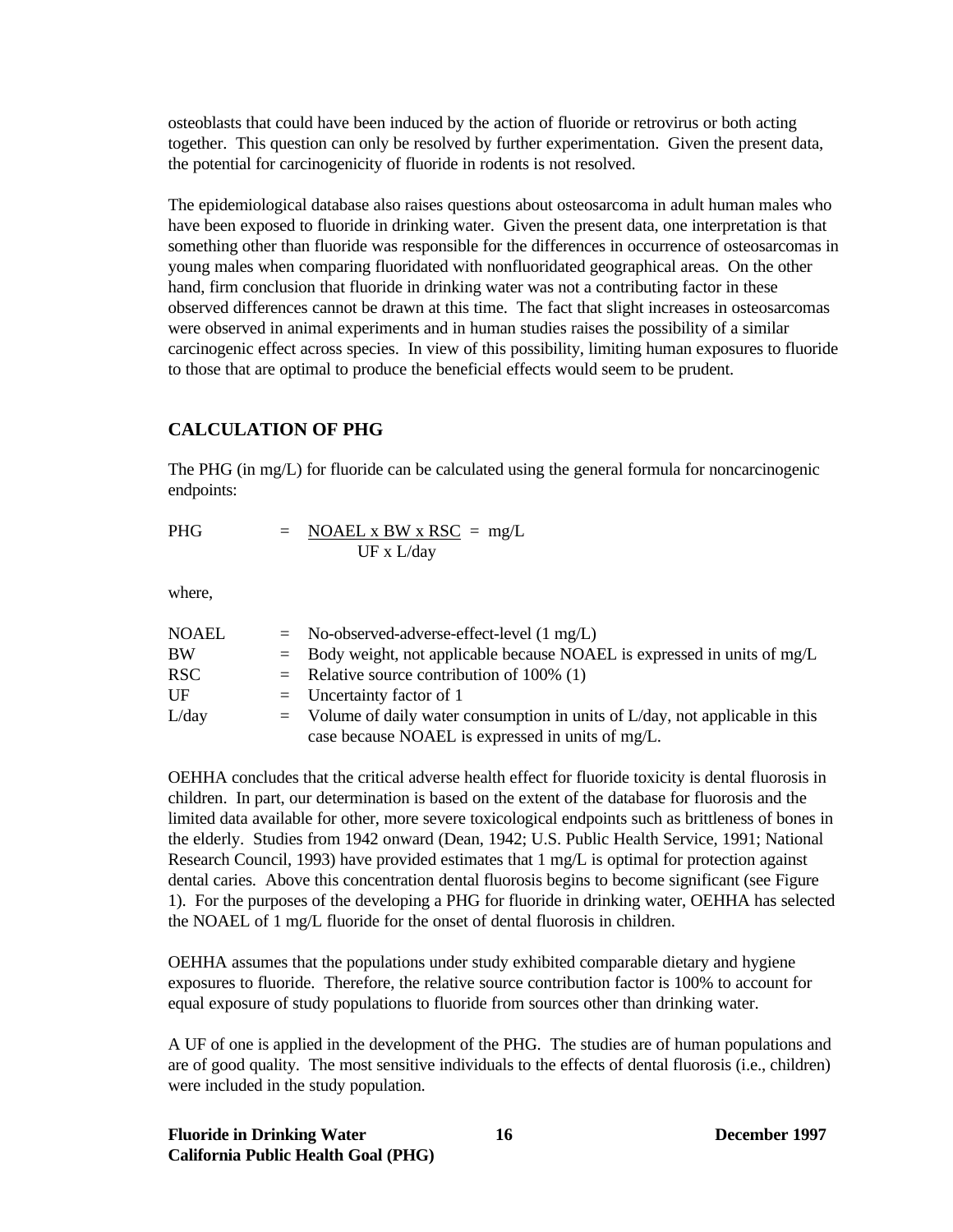Therefore,

$$
\begin{array}{rcl}\n\text{PHG} & = & \frac{1 \, \text{mg/L x 1}}{1} \\
& = & 1 \, \text{mg/L} \\
& = & 1 \, \text{ppm.}\n\end{array}
$$

The purpose of the PHG for fluoride is to protect against dental fluorosis in children, while preserving the beneficial effect of fluoride in preventing tooth decay. Therefore, OEHHA develops a PHG of 1 mg/L (1 ppm) for fluoride in drinking water. As the PHG is based on a long-term effect (not an acute effect) the level is meant to be an approximate year-round average.

# **RISK CHARACTERIZATION**

Fluoride can be distinguished from other chemicals for which PHGs are being prepared in that it may be present in drinking water not only as a "contaminant" but also a chemical which is voluntarily added because of its beneficial health effect, prevention of tooth decay. Fluoride is, however, also naturally occurring. In considering the best public health practice, the PHG should not be set so low as to unduly reduce or eliminate the health benefit, nor must it be set so high as to incur undesirable health effects. The statute allows for flexibility consideration of public health, and OEHHA interprets this to mean that health risks and health benefits of a drinking water contaminant can and should be considered in developing a PHG for fluoride.

The PHG for fluoride in drinking water is based on dental fluorosis in children as the critical effect. Dental fluorosis is an adverse health effect because in moderate form it affects children's appearance, and in the more severe cases affects the brittleness of teeth. Moderate dental fluorosis should be avoided because it can affect children's social interactions and self-esteem. Severe dental fluorosis can result in damaged or lost teeth. These are not life-threatening health effects.

Based on the literature (Dean, 1942; U.S. Public Health Service, 1991; NRC, 1993), 1 mg/L in drinking water is considered optimal for protection against dental caries and in the avoidance of excessive dental fluorosis (Figure 1). The dose-response curves for the beneficial effects and the adverse effects of fluoride are steep and it is difficult to determine the optimal exposure levels from these data. Therefore, OEHHA estimated that the NOAEL for fluorosis and the optimal preventative level for dental caries is 1 mg/L. This level of fluoride is also the PHG. Therefore, the PHG offers little to no margin-of-safety for variation in human sensitivity or for health effects that might occur at lower doses. If daily oral exposure to fluoride did not have a public health benefit, a lower PHG might be developed. However, because fluoride offers a public health benefit and the adverse effect at levels just above the PHG is mild fluorosis (slight discoloration of teeth), OEHHA has determined that little or no margin-of-safety is acceptable for this special case.

Decades of research and experience with naturally and artificially fluoridated drinking water in communities all over the nation and the world support the conclusion that routine use of fluoride can help prevent the formation of dental caries. However, these values are based on extrapolation from data that contain some potential for error. In addition, uncertainties still exist in several areas because individuals consume different amounts of water depending on individual habits, availability of alternatives and local climate. Individual variability might lead to a wide range of exposures that are not accounted for in the development of this PHG.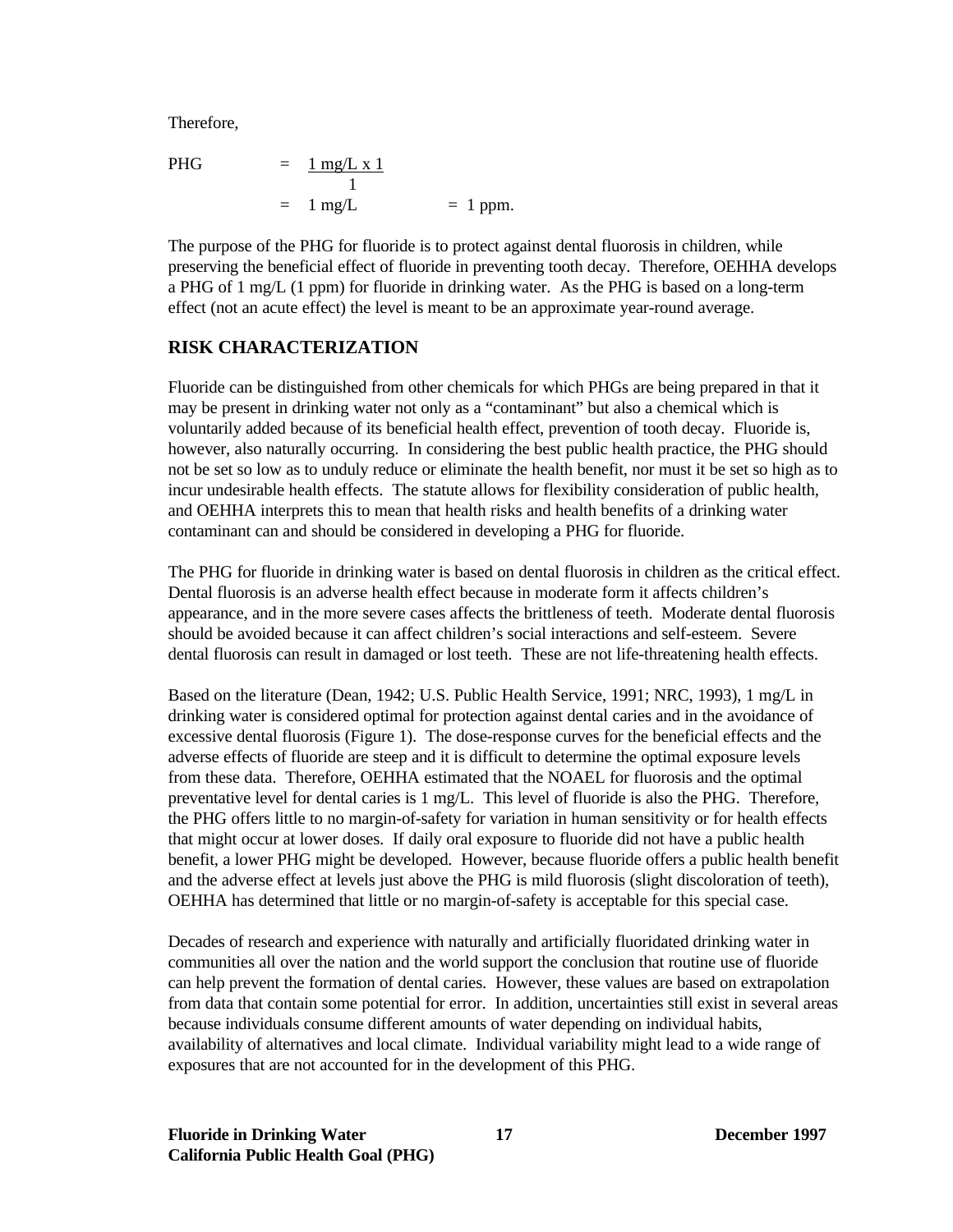Another source of uncertainty is the added exposure to fluoride from other sources including diet, toothpaste, mouthwash and dental supplements. Parents of young children should be cautioned against exposing them to too many sources of fluoride. Excessive exposure to fluoride should also be avoided by pregnant women, especially in the latter weeks of pregnancy when the teeth of the fetus are beginning to form.

The scientific database, while extensive, raises numerous areas of public health concern regarding excess fluoridation of drinking water. In laboratory animals, there is some evidence although equivocal, that fluoride causes malignant osteosarcomas. Incidences of benign osteomas were also elevated in mice, although the authors of the study disregarded the results because of a reported viral infection. In humans, there are some data suggesting increased risk of osteosarcomas in areas with fluoridated water compared to nonfluoridated water, but validity of these results have been debated in the scientific community.

Other toxicological effects, such as effects on bone calcification have been described following oral exposure to fluoride in animals. In humans, there is suggestive evidence linking excess fluoride consumption with increased risk of hip fracture in the elderly. The evidence on this effect is not at this time sufficient to be the basis of a PHG, but if more data become available in the future, this question should be reviewed in the context of reconsideration of the PHG for fluoride in drinking water. In addition, toxicological issues such as clastogenicity and reproductive effects remain unresolved.

# **OTHER STANDARDS AND REGULATORY LEVELS**

U.S. EPA's MCL for fluoride in drinking water is 4 mg/L. This level was set to protect against crippling skeletal fluorosis, with a secondary MCL of 2 mg/L to protect against dental fluorosis which U.S. EPA considers a "cosmetic" rather than adverse effect (U.S. EPA, 1986). The California MCL is 1.4 to 2.4 mg/L depending on the ambient temperature (California Health and Safety Code, Title 22). The state has argued that the U.S. EPA should lower its MCL since dental fluorosis is more likely to occur at the higher level. The state argued that noticeable fluorosis is not merely "cosmetic" but may have psychological and social effects. Some communities in California have higher levels of naturally occurring fluoride in their drinking water sources, usually in the range of 2.5 to 3 mg/L. These communities have been granted exemptions from the State MCL to spare them the expense of removing fluoride from their water.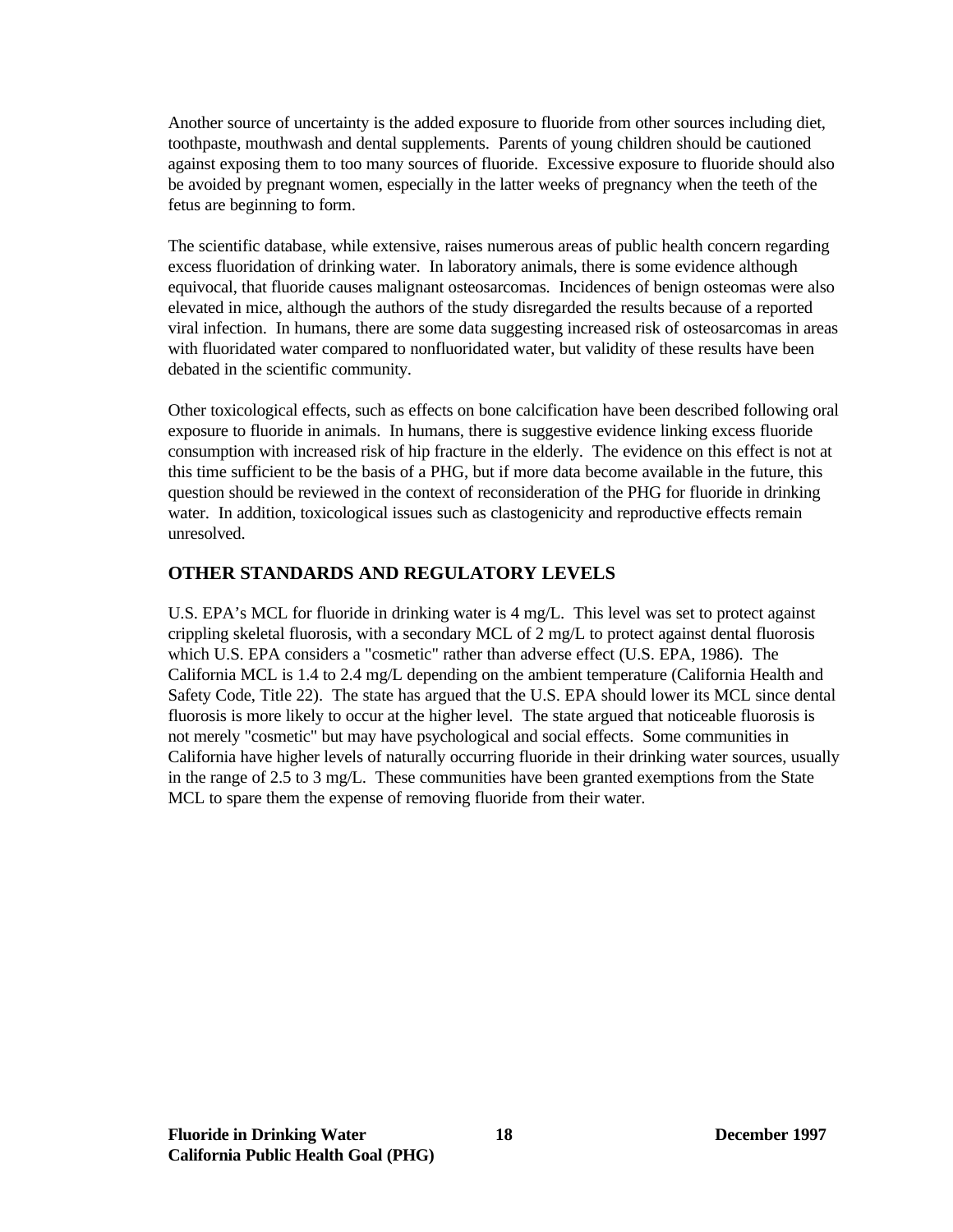### **REFERENCES**

 aberrations in different stages of the cell cycle: a proposed mechanism. *Mutation Research* **223**: Aardema, M.J., Gibson, D.P. LeBoeuf, R.A. (1989). Sodium fluoride-induced chromosome 191-203.

Albanese, R. (1987). Sodium fluoride and chromosome damage (*in vitro* human lymphocyte and *in vivo* micronucleus assays). *Mutagenesis* **2**: 497-499.

Araibi, A., Yousif, W., Al-Dewachi, O. (1989). Effect of high fluoride on the reproductive performance of the male rat. *J. Biol. Sc. Res*. **20**: 19-30.

Arnala, I., Alhava, E., Kauranen, P. (1985). Effects of Fluoride on Bone in Finland, Histomorphometry of Cadaver Bone from Low and High Fluoride Areas. *Acta. Orthop. Scand.*  **56**: 161-166.

ATSDR (1991). Toxicological Profile for Fluorides, Hydrogen Fluoride and Fluorine (F), Draftfor public comment. Agency for Toxic Substance and Disease Registry, December 16, 1991.

Brouwer, I., Dirks, O., De Bruin, A., Hautvast, I. (1988). Unsuitability of world health organization guidelines for fluoride concentrations in drinking water in Senegal. *Lancet* **1**: 223 225.

California Health and Safety Code, Title 22, Article 4, Section 64435.

Caspary, W., Myhr, B., Bowers, L., McGregor, D., Riach, C., Brown, A. (1987). Mutagenic activity of fluorides in mouse lymphoma cells. *Mutation Research* **187**: 165-180.

Caspary, W., Langenbach, R., Penman, B., Crespi, C., Myrh, B.C., Mitchell, A.D. (1988). The mutagenicity activity of selected compounds at the TK locus: rodent vs. human cell. *Mutation Research* **196**: 61.

Cooper, C., Wickham, R., Lacey, R., Barker, D. (1990). Water fluoride concentration and fracture of the proximal femur. *Journal of Epidemiology and Community Health* **44**: 17-19.

Cooper, C., Wickham, R., Barker, D., Jacobsen, S. (1991). Water fluoridation and hip fracture. *JAMA* **266**: 513-.

Danielson, C., Lyon, J., Egger, M., Goodenough, G. (1992). Hip fractures and fluoridation in Utah's elderly population. *JAMA* **268**: 746-782.

Dean, H. (1942). The investigation of physiological effects by the epidemiological method. In: *Fluoride and Dental Health*, F. R. Moulton, ed. Washington, D.C.: American Association for Advancement of Science, p. 23.

Desai, V., Bhavsar, B., Mehta, N.R., Saxena, D.K., Kantharia, S.L. (1986). Symptomatology of workers in the fluoride industry and fluorospar processing plants, fluoride research 1985. Studies in Environmental Sciences, Elsevier Science Publishers BV, Amsterdam. **27**: 193-199.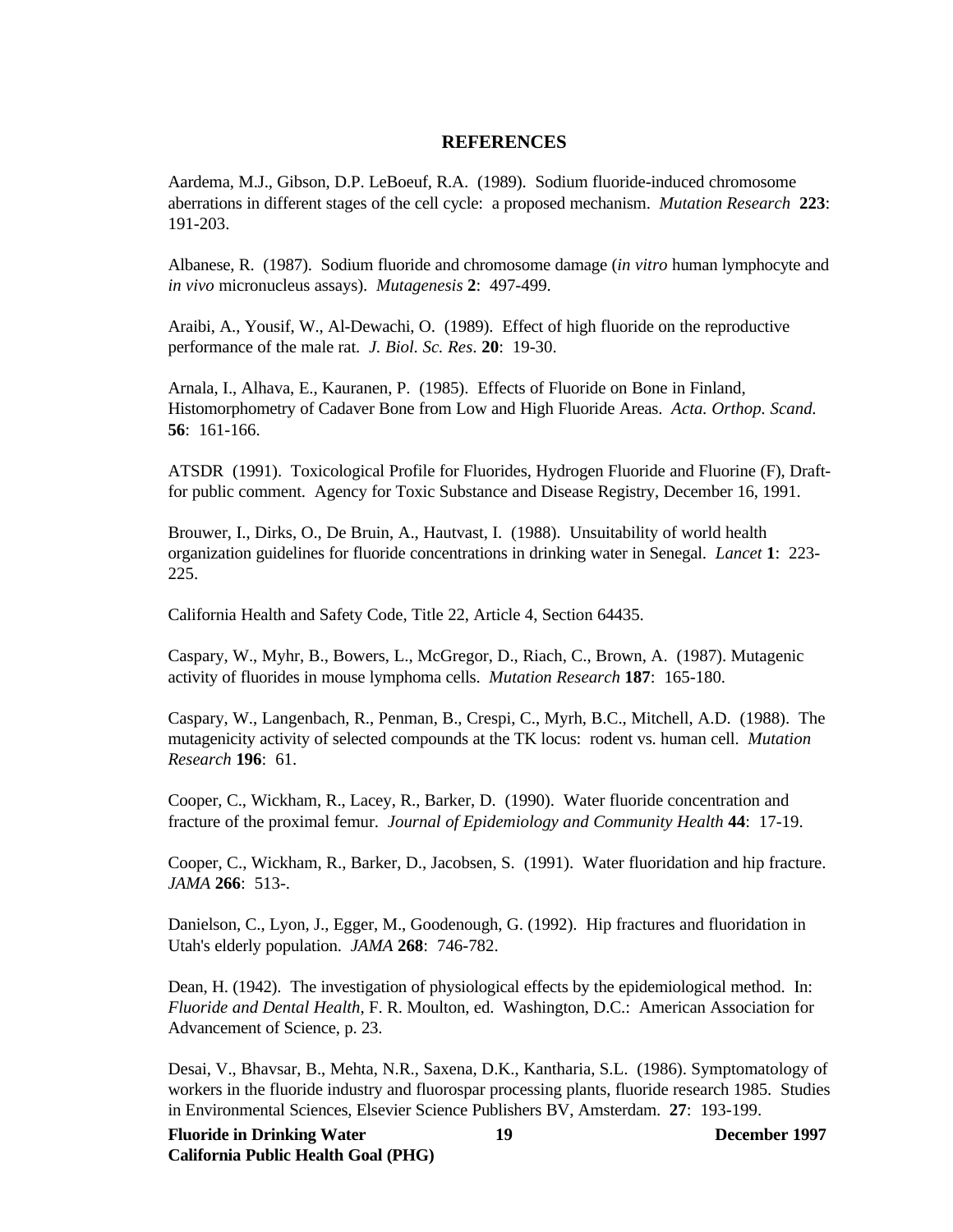Freni, S.C. (1994). Exposure to high fluoride concentrations in drinking water is associated with decreased birth rates. *J. of Tox. and Environ. Health* **42**: 109-121.

Jacobsen, S., Goldberg, J., Miles, T.P., Brody, J.A., Steiers, W., Rimm, A.A. (1990). Regional Variation in the Incidence of Hip Fracture. *JAMA* **264**: 500-502.

Kramer, L., Osis, D. (1974). Dietary Fluoride in Different Areas in the United States. *Am. J. Clin. Nutr.* **27**: 590-594.

Lantz, O., Jouvin, M., De Vernejou, Druet, P. (1987). Fluoride-Induced Chronic Renal Failure. *American Journal of Kidney Disease* **10**: 136-130.

Leverett, D. (1986). Prevalence of Dental Fluorosis in Fluoridated and Nonfluoridated Communities -- a Preliminary Investigation. *Journal of Public Health Dentistry* **46**: 184-187.

Li, Y., Dunipace, A., Stookey, G. (1987). Absence of mutagenic and antimutagenic activities of fluoride in Ames *Salmonella* assays. *Mutation Research* **190**: 229-236.

Marier, J., Rose, D. (1966). The fluoride content of some foods and beverages. *J. Food Sci.* **31**: 941-946.

Marks, T., Schellenberg, D., Metzler, C., Oosteen, J., Morey, M.J. (1984). Effect of dog food containing 480 ppm fluoride on rat reproduction. *J. Toxicol. Environ. Health* **14**: 707-714.

Maurer, M., Cheng, M., Boysen, B. anderson, R. (1990). Two-Year Carcinogenicity Study of Sodium Fluoride in Rats. *Journal of the National Cancer Institute* **82**: 1118-1126.

Medvedeva, V. (1983). Structure and function of the mucosa of the stomach and duodenum in aluminum smelter workers (abstract). *Gigeiena Truda i Professions L'nye Zabolevanija* pp. 25 28.

National Research Council (1993). *Health Effects of Ingested Fluoride*. National Academy Press, Washington, D.C.

NTP (1990). Toxicology and carcinogenesis studies of sodium fluoride in F344/N Rats and B6C3F1 mice (drinking water studies). Technical Report Series No. 393. National Toxicology Program, U.S. Department of Health and Human Services, Public Health Service, National Institutes of Health.

Ream, L., Scott, J., Pendergrass, P. (1983). Bone morphology of weanling rats from dams subjected to fluoride. *Cell. Tissue Res.* **233**: 689-691.

Riggs, L., Hodgson, S., O'Fallon, W., Chao, E., Wahner, H., Muhs, J., Cedel, S., Melton, L. (1990). Effect of fluoride treatment on the fracture rate in postmenopausal women with osteoporosis. *New England Journal of Medicine* **322**: 802-809.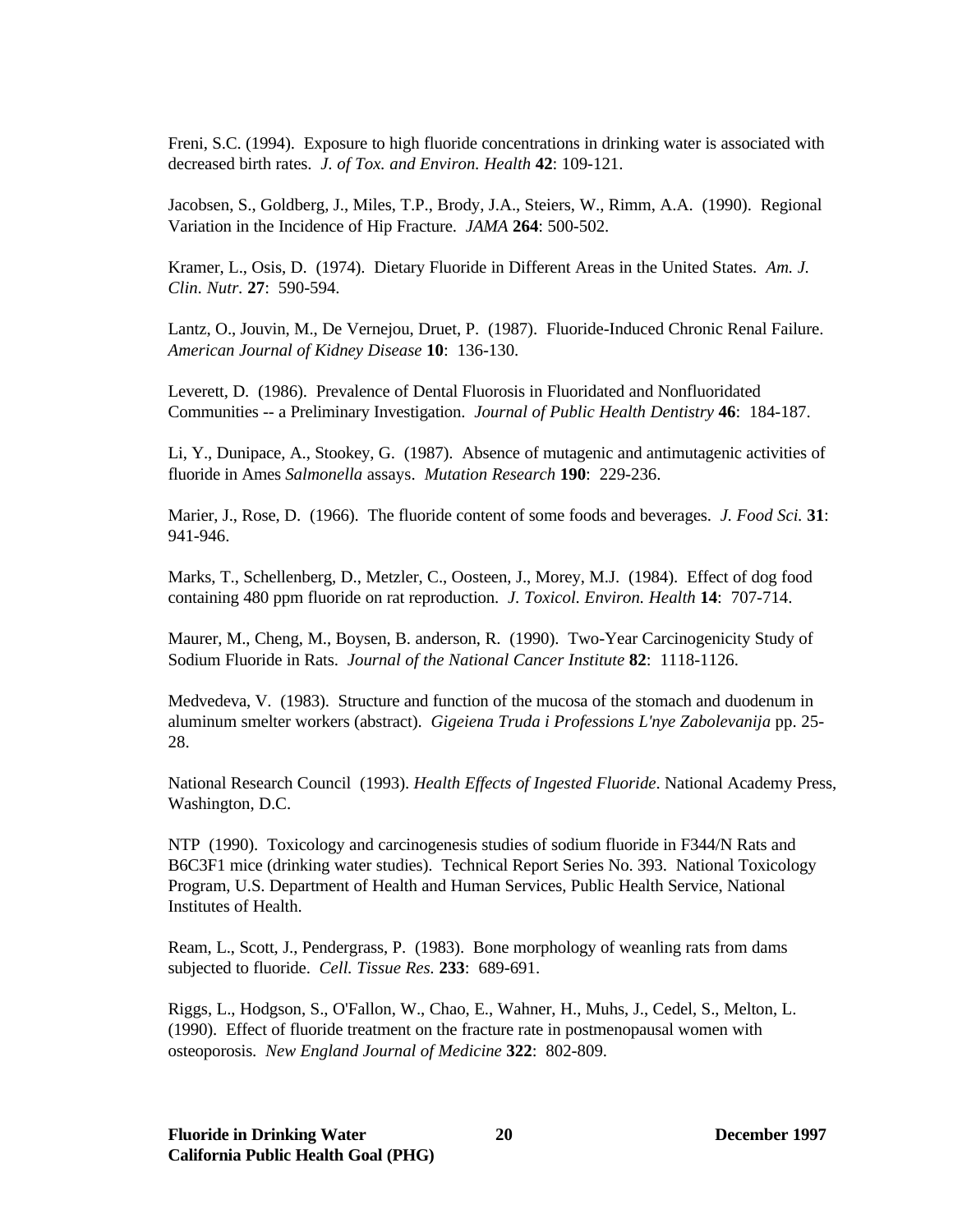Schellenberg, D., Marks, T., Metzler, C.M., Oostveen, J.A. (1990). Lack of Effect of Fluoride on Reproductive Performance and Development in Shetland Sheepdogs. *Vet. and Human Tox.* **32**: 309-314.

Singer, L., Ophaug, R., Harland, B.F. (1980). Fluoride intakes of young male adults in the United States. *Am J Clin. Nutr* **33**: 328-332.

Sowers, M., Clark, M., Jannausch, M., Wallace, R. (1991). A prospective study of bone mineral content and fracture in communities with differential fluoride exposure. A*merican Journal of Epidemiology* **133**: 649-660.

Speier, J. (1995). "Speier bill to fluoridate State's drinking water." Press Release: February 22, 1995. Assembly, California Legislature.

Stevenson, C., Watson, A. (1957). Fluoride osteosclerosis. *Am. J. Roentg. Radium Ther. Nucl. Med*. **78**: 13-18.

Tao, S., Suttie, J. (1976). Evidence for a lack of an effect of dietary fluoride level on reproduction in mice. *J. Nutr.* **106**: 1115-1122.

Tong,C., Mc.Queen, C., Brat, S., Williams, G.M. (1988). The lack of genotoxicity of sodium fluoride in a battery of cellular tests. *Cell. Biol. Toxicol*. **4**: 173-186.

Tsutsui, T., Suzuki, N., Ohmori, M. (1984). Sodium fluoride-induced morphological and neoplastic transformation, chromosome aberrations, sister chromatid exchanges and unscheduled DNA synthesis in cultured Syrian hamster embryo cells. *Cancer Research* **44**: 938-941.

U.S. EPA (1986). National primary and secondary drinking water regulations; fluoride; final rule. U.S. Environmental Protection Agency, 40 CFR Parts 141, 142 and 143; Federal Register Vol. 51, No. 63, pp. 11396-11412.

U.S. EPA (1985a). Drinking Water Criteria Document on Fluoride. U.S. Environmental Protection Agency, Cincinnati, OH, Contract 68-03-3279.

U.S. EPA (1985b). National Primary Drinking Water Regulations; Fluoride. U.S. Environmental Protection Agency, Federal Register Vol. 50, No. 93, Tuesday, May 14, 1985, pp. 20164-20175.

U.S. Public Health Service (1991). Review of fluoride, benefits and risks, report of the ad hoc subcommittee on fluoride of the committee to coordinate environmental health and related programs. February 1991.

Voroshilin, S., Plotko, E., Nikiforova, V. (1975). Mutagenic effect of hydrogen fluoride in animals. *Tsitologia i Genetika* (Russian, Kiev) **9**: 40-42.

Welbury, P., Shaw, L. (1990). A simple technique for removal of mottling, opacities and pigmentation. *Dental Update* **17**: 161-3.

Whitford, G. (1989). The Metabolism and Toxicity of Fluoride. *Monogr. Oral Sci.* **13**: 1-160.

**Fluoride in Drinking Water 21 December 1997 California Public Health Goal (PHG)**